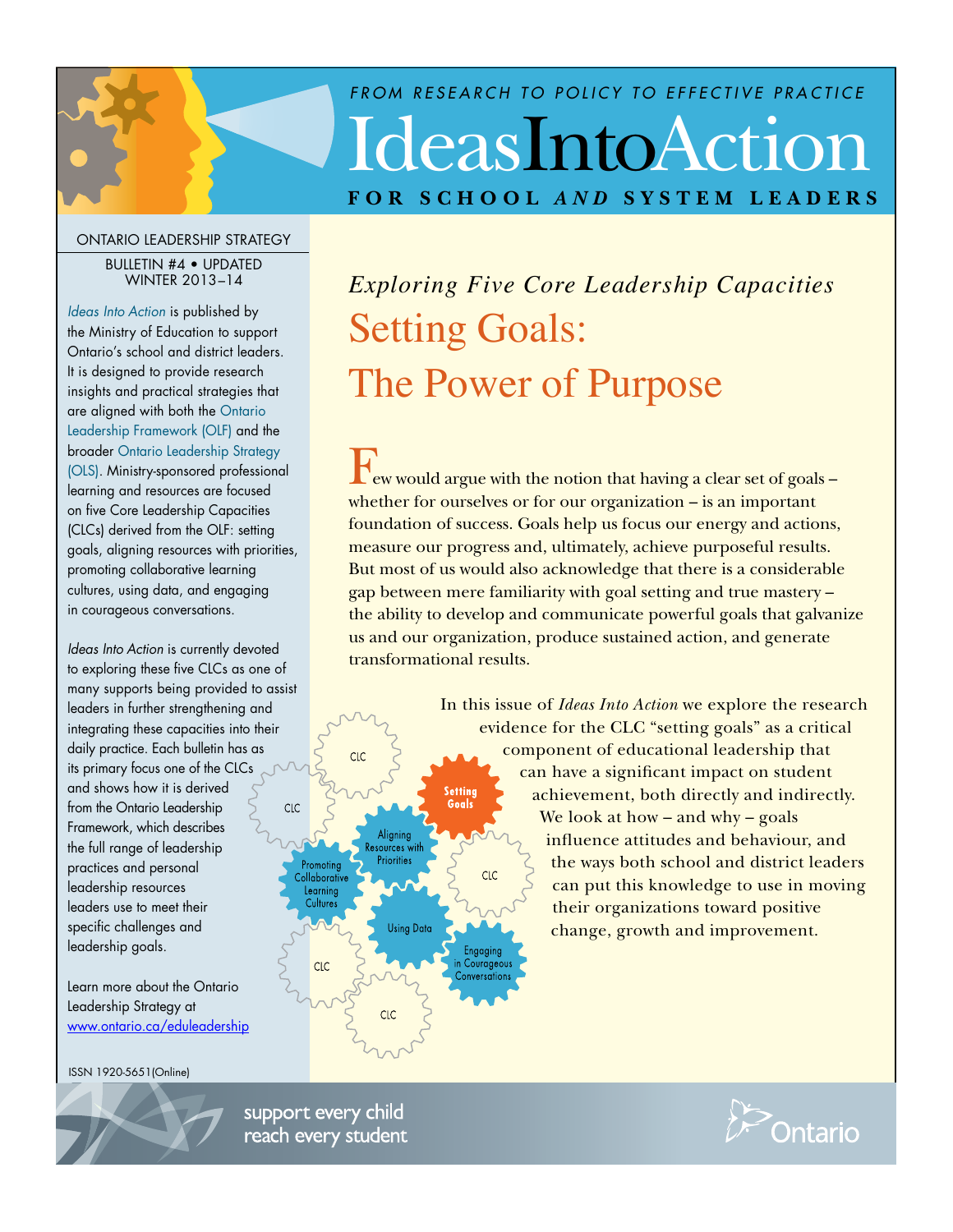## **WHAT'S INSIDE**

The Case for Setting Goals: Research Perspectives – page 2

Getting Under the Hood: How and Why Goals Work – page 4

Going with the Flow: Goal-Directed Behaviour and Happiness – page 5

On the Ground: Putting Goal Setting to Work – page 6

The District Context: Goal Setting for District Leaders – page 12

#### Making Connections:

How Goal Setting Interacts with Other Core Leadership Capacities – page 15

#### The Ontario Context:

Setting Goals and the Ontario Leadership Framework – page 16

Walking the Talk:

Building Our Capacity for Setting Goals – page 18

Continuing the Dialogue: What You Told Us – page 27

References – page 31

## The Case for Setting Goals: Research Perspectives

Are there clear links between setting goals, motivation and performance? Edwin Locke and Gary Latham, two of the most influential thinkers in the field of goal-setting theory and practice, brought attention to this question, beginning in the late 1960s (Locke and Latham, 2002). Locke's pioneering work established the relationship between clear goals, appropriate feedback, and employee motivation. Latham, currently a professor at the Rotman School of Management, studied the effects of goal setting in the workplace, and established what is now considered an inseparable link between goal setting and workplace performance.

Since then much light has been shed on goal setting in the specific context of educational leadership. In a recently published synthesis of research on how educational leadership influences student outcomes, Robinson, Hohepa and Lloyd (2009) identified "establishing goals and expectations" as first among eight key dimensions. They define goal setting in the education context as "the setting, communicating and monitoring of learning goals, standards, and expectations and the involvement of staff and others in the process so that there is clarity and consensus about goals."

Leithwood and Reihl (2003) also recognize "building vision and setting directions" as one of the core practices of successful leadership. Two functions, they assert, lie at the heart of leadership – providing direction and exercising influence. In other words, leaders mobilize and work with others to achieve shared goals. The implications, they suggest, are the following:

- • Leaders do not merely impose goals on followers, but work with others to create a shared sense of purpose and direction.
- Leaders primarily work through and with other people. They also help to establish the conditions that enable others to be effective. Thus, leadership effects on school goals are indirect as well as direct.
- Leadership is a function more than a role. Although leadership is often invested in – or expected of – persons in positions of formal authority, leadership encompasses a set of functions that may be performed by many different persons in different roles throughout a school.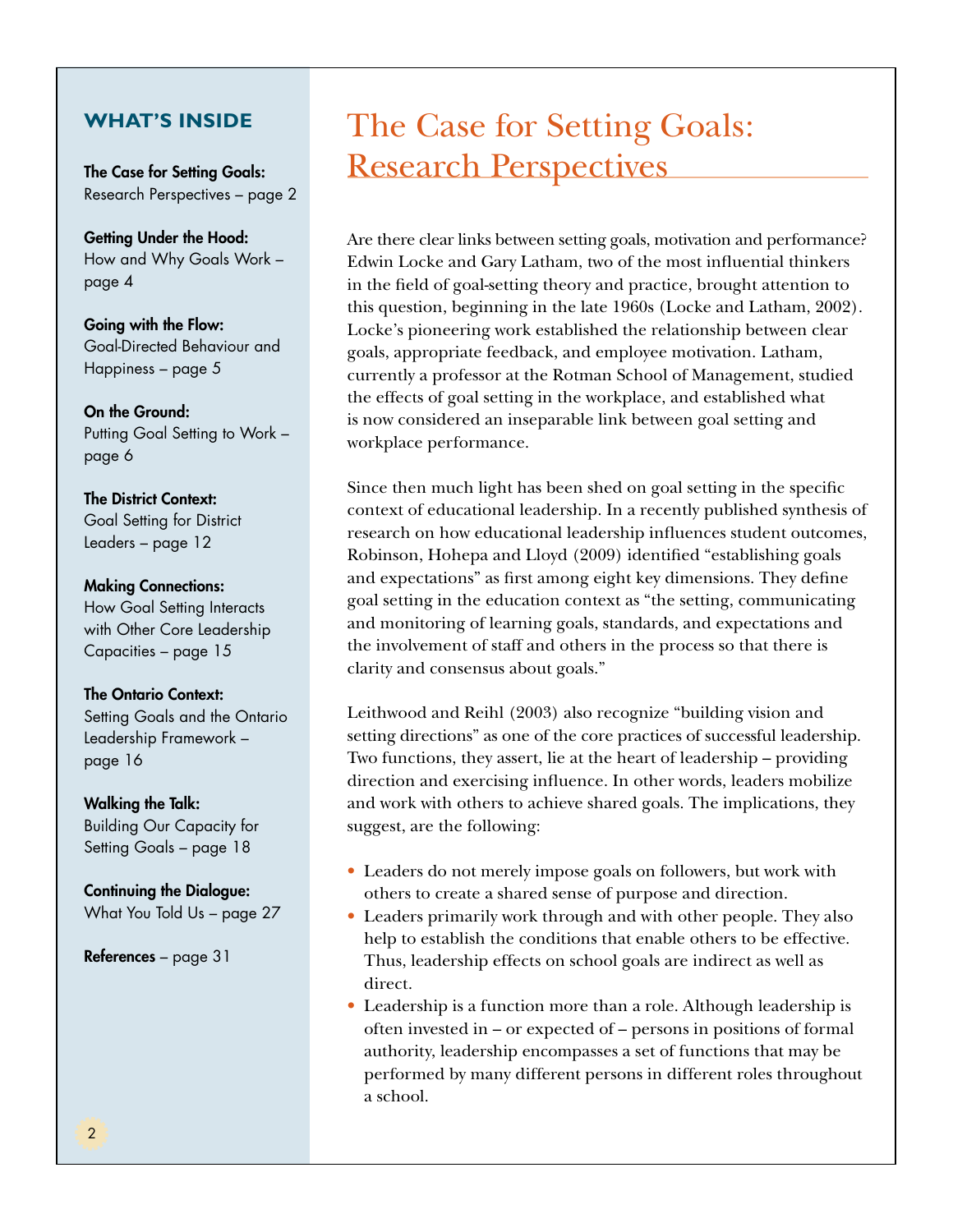A study undertaken by Leithwood and Sun (2009) likewise demonstrates that, by developing a shared vision, building consensus on goals and holding high performance expectations, leaders have a significant positive impact on:

- Essential school conditions such as school culture and shared decision-making processes
- Key teacher-related outcomes such as teacher satisfaction, commitment, empowerment, efficacy, and "organizational citizenship."

These critical school conditions and teacher-related outcomes, in turn, make direct contributions to student learning, according to Leithwood and Jantzi (2005). In fact, a review by Leithwood (2006) of "school working conditions that matter" suggests that school culture has significant effects on seven of the eight teacher "inner states" most directly related to student achievement, including satisfaction, commitment and stress/burnout. Many other educational studies have supported these results.

Focusing the school on goals and expectations for student achievement, for example, is one of the three leadership practices that contribute to better instruction that were identified in a large scale study of education leadership commissioned by the Wallace Foundation (Louis, Leithwood, Wahlstrom, and Anderson, 2010). What is noteworthy is that this study also points out that, while the principal plays the central role in school leadership, high-performing schools benefit from the leadership of many – with the principal encouraging teachers, parents and others to participate in making decisions. Achieving such cohesive and collaborative success, however, points back to the importance of the school leader's ability to develop clear goals, and motivate all of the involved stakeholders to work together toward a shared vision.



The best explanations for the importance of directionsetting practices on the part of leaders are goal-based understandings of human motivation. According to such understandings, people are motivated by goals that they find personally compelling, as well as challenging, but achievable. Having such goals helps people make sense of their work and enables them to find a sense of identity for themselves within their work context.

*– Leithwood, Aitken and Jantzi 2006*

Goal setting has yet to become personal, real and compelling for us in our daily lives in schools. As a result we are missing one of the most powerful tools for helping students achieve. The loss to adults is just as profound. We are missing the opportunities to experience empowerment, efficacy, and… 'joy in work.'

*– Conzemius and O'Neill 2006*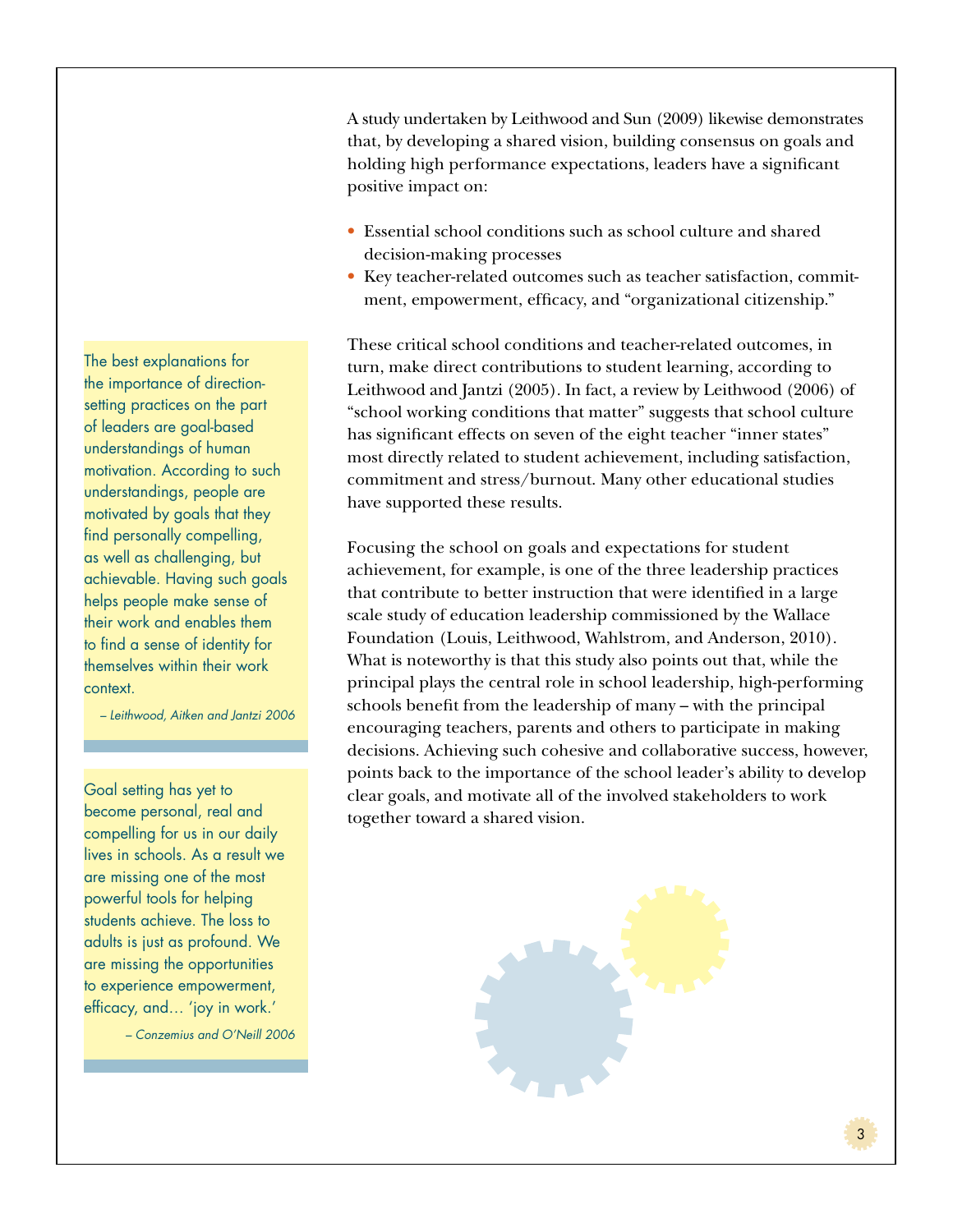## Getting Under the Hood: How and Why Goals Work

Purpose is a stable and generalized intention to accomplish something that is at the same time meaningful to the self and consequential for the world beyond the self…A true purpose is *an ultimate concern*. It is the final answer to the question of *Why*? *Why* am I doing this? *Why* does it matter? *Why* is it important to me and for the world beyond me? Why do I strive to accomplish this end? A purpose is the reason *behind* the immediate goals and motives that drive our daily behaviour.

*– Damon 2008*

At the heart of setting goals in an education context is "moral purpose" – high expectations for all and "the belief that every child can learn given the right approach and amount of time" (Fullan, 2010).

In *The Moral Purpose Realized,*  Fullan (2011) explains "I have said that there is more to moral purpose than moral purpose. The moral imperative to be realized must combine deep commitment and the means of enacting it. Thus commitment plus strategy are required. If either commitment or strategy is weak, the result is failure."

If the case for setting goals is clear, the question remains: why do goals work as they do?

At its most basic, to borrow from Locke and Latham (2002), a goal is "the object or aim of an action…a goal reflects one's purpose and refers to quantity, quality or rate of performance."

Using this definition, goal setting becomes a process that naturally creates discrepancies. This is because goal setting creates discontent with our current circumstances or performance and generates a discrepancy between the existing situation and a desired future state.

But it does more than that. As Bandura (1997) suggests, goal setting affects our level of motivation, our beliefs about what we are capable of learning or the level at which we are capable of performing, and our own self-evaluation.

Why? Because the discrepancy created by goal setting is experienced as a "constructive discontent" (Robinson et al, 2009) that motivates persistent, goal-relevant behaviour. Goals focus our attention, and lead to a more determined and sustained effort than would otherwise be the case.

Is this always the case? No. According to Robinson et al (2009) goals are only motivating in an education setting if three conditions are met:

- **1.** Teachers, students, or parents feel they have the capacity to meet the goals. Either they believe their current resources are sufficient for the purpose or they are confident they will be given the additional expertise and support they need.
- **2.** People are committed to the goals. This requires first of all that they understand and value them.
- **3.** The goals are specific and unambiguous. Specificity makes it possible to assess progress and adjust one's practice accordingly.

Latham and Locke (2006) also point to the importance of distinguishing between assigned goals and personal goals. Personal goals, along with an individual's sense of self-efficacy, are what most directly determine a person's actions. However, assigning a challenging goal – in itself – can actually raise a person's sense of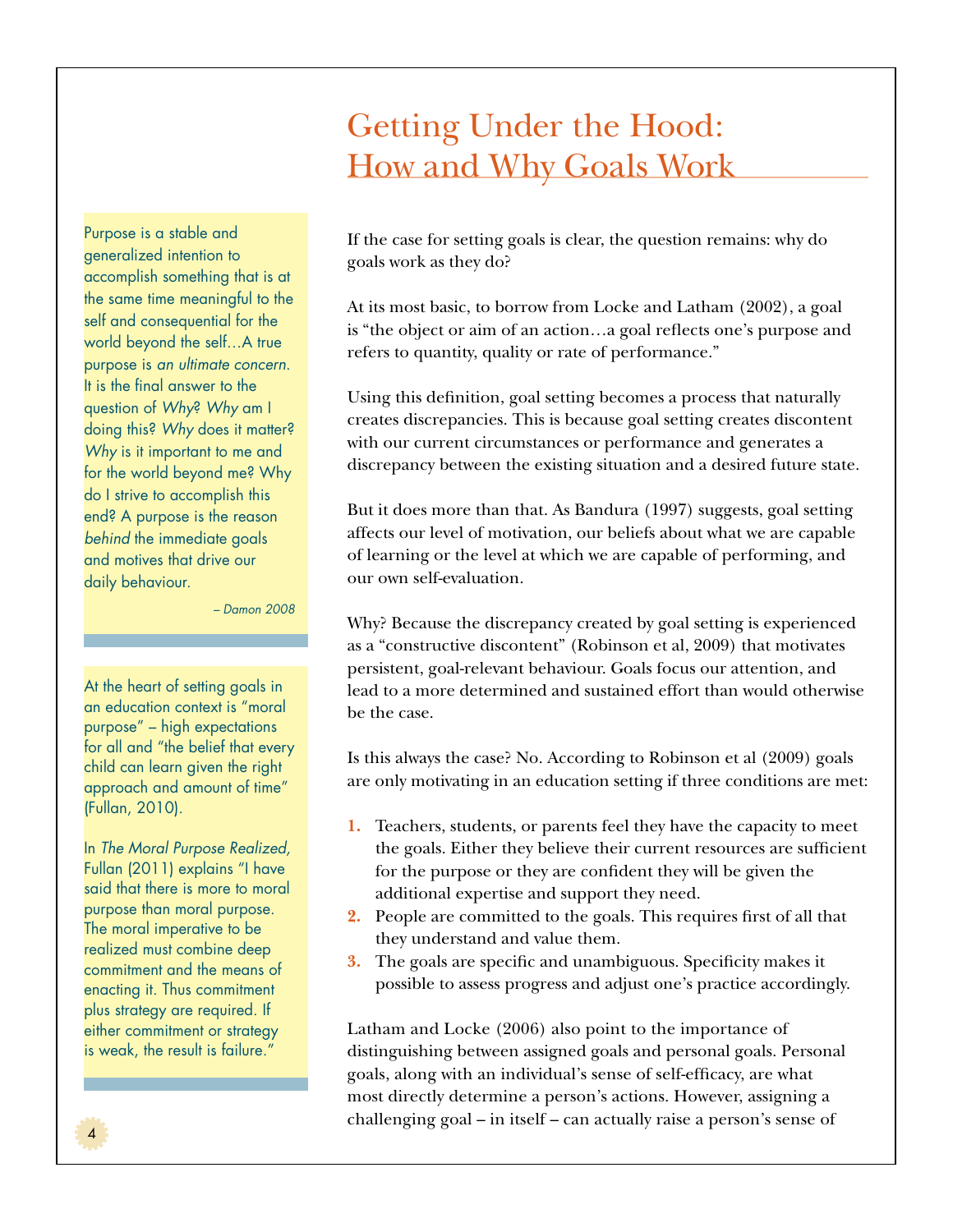

"Flow" as described by Csikszentmihalyi (1997) is "deep absorption in an activity that is intrinsically interesting. Individuals in a state of flow see the activity as worthwhile even if no further goal is reached. Flow is believed to occur at the point of balance between the challenge inherent in the task at hand and the skills required to accomplish it." Writers continue to draw on the theory of flow to offer applications across sectors for fostering and sustaining engagement in learning. For example, "instructional challenge," the fifth measure of student engagement used in *What Did You Do In School Today?* (Willms et al, 2009), is based on Csikszentmihalyi's (1990) theory of flow.

self-efficacy and affect an individual's personal goals since it is an indication of confidence on the part of the leader. Challenging goals, they suggest, raise an individual's personal effectiveness.

The concept of efficacy is essential to this process. Efficacy is a belief someone holds about his or her own ability – personal efficacy – or a belief in the ability of his or her colleagues – collective efficacy – to perform a task or achieve a goal (Bandura, 1997). Efficacy beliefs are critical to people's ability to get things done. These beliefs affect the choices we make about which activities to engage in and, likewise, our coping abilities once we have begun to take action. In practice, as Louis et al (2010) point out, efficacy is a measure of how much effort people will expend, and how long they will persist in the face of failure or difficulty.

## Going with the Flow: Goal-Directed Behaviour and Happiness

One of the key premises of goal-setting theory is that goal-directed action is an essential part of human life. Without goal-directed action, people can't attain survival, much less happiness. One particularly fascinating perspective on goal-directed action – and our own personal engagement with life – was pioneered by Csikszentmihalyi (1990), who studied, and came to define a state known as "flow."

We can all remember a time in which we were so engaged in an activity – delivering a particularly creative lesson, working one-on-one with a struggling student, or solving a difficult problem – that we became disengaged from the background "noise" of everyday life. In Csikszentmihalyi's view, our emotional state plays a major role in the degree to which we can experience this state of engagement.

Negative emotions, he says, like sadness, fear, anxiety, or boredom produce what he calls "psychic entropy" in the mind – a state in which we cannot use attention effectively to deal with external tasks because we need that attention to restore our inner order. Positive emotions like happiness, strength or alertness, he suggests, are states of "psychic negentropy" in which we don't need the attention required to ruminate and feel sorry for ourselves, and so can direct our attention fully and freely into whatever task we are engaged in. 5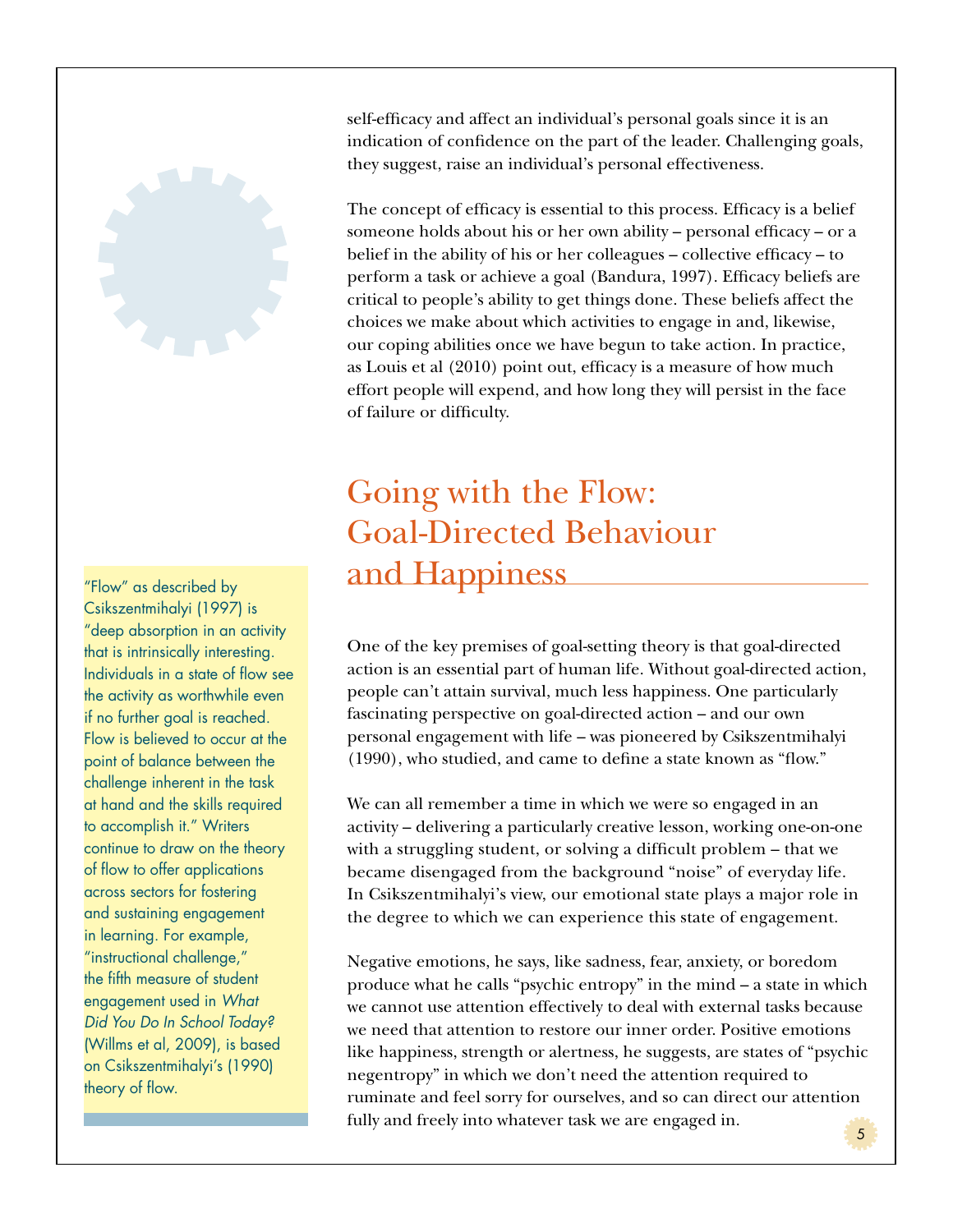Latham and Locke (2006) identify three types and purposes of goals we may choose to set, each of which exerts a particular type of influence.

#### 1. SUPERORDINATE GOALS

Superordinate goals capture the heart and appeal to emotion – they give people a cause to rally around. These goals operate on the level of "what we stand for" or "what we believe in." In Ontario, "reach every student" illustrates this type of goal in action, and the bold, inspirational vision that "big picture" goals convey.

#### 2. PERFORMANCE GOALS

Performance goals lead us from the abstract to the concrete – action steps designed to fulfill our superordinate goal. The three key goals in Ontario:

- high levels of student achievement
- reduced gaps in student achievement and
- increased public confidence in publicly funded education are actionable and tell us

how we intend to fulfil the vision expressed in the superordinate goal.

### 3. LEARNING GOALS

Learning goals may emerge through the setting of performance goals. The performance goal tells us "what, why it matters, and by when" while a learning goal may arise from asking "how" and "what is required." A learning goal then is focused on skill and knowledge acquisition.

Csikszentmihalyi observes that goals are usually arranged in a hierarchy, from trivial ones, like getting to the corner store to buy some ice cream, to major ones like risking one's life for the country. In the course of the average day, about one-third of the time people will say that they do what they do because they wanted to do it, one-third because they had to do it and the last third because they had nothing better to do. These proportions vary by age, gender, and activity, he says.

What is particularly interesting here is that quite a bit of evidence shows that whereas people feel best when what they do is voluntary, they do not feel worse when what they do is obligatory. Psychic entropy – disengagement – is highest, instead, when people feel that what they do is motivated by not having anything else to do. In this way, both internal motivation – "I want to do it" – and external motivation – "I have to do it" – are preferred over the state in which there are no goals whatsoever – no means to focus attention.

## On the Ground: Putting Goal Setting to Work

How can we harness the power of goal setting to generate results? The research of Latham and Locke (2002, 2006) provides a powerful set of tools we can use when developing goals, to ensure that we are taking human dynamics into account, and that the goals we set will lead to purposeful and effective behaviour. The following is a summary of their key findings about the process of setting goals and some suggested implications for leadership practice.

#### **Self-efficacy:**

- Specific, difficult goals consistently lead to higher performance than simply urging people to "do their best."
- When goals are of equal difficulty, higher expectations lead to higher performance. Even lower expectations, when associated with more difficult goals, lead to higher performance.
- When short-term sub-goals are set, in addition to the long-term goal, self-efficacy rises in comparison with the situation in which only the long-term goal is present.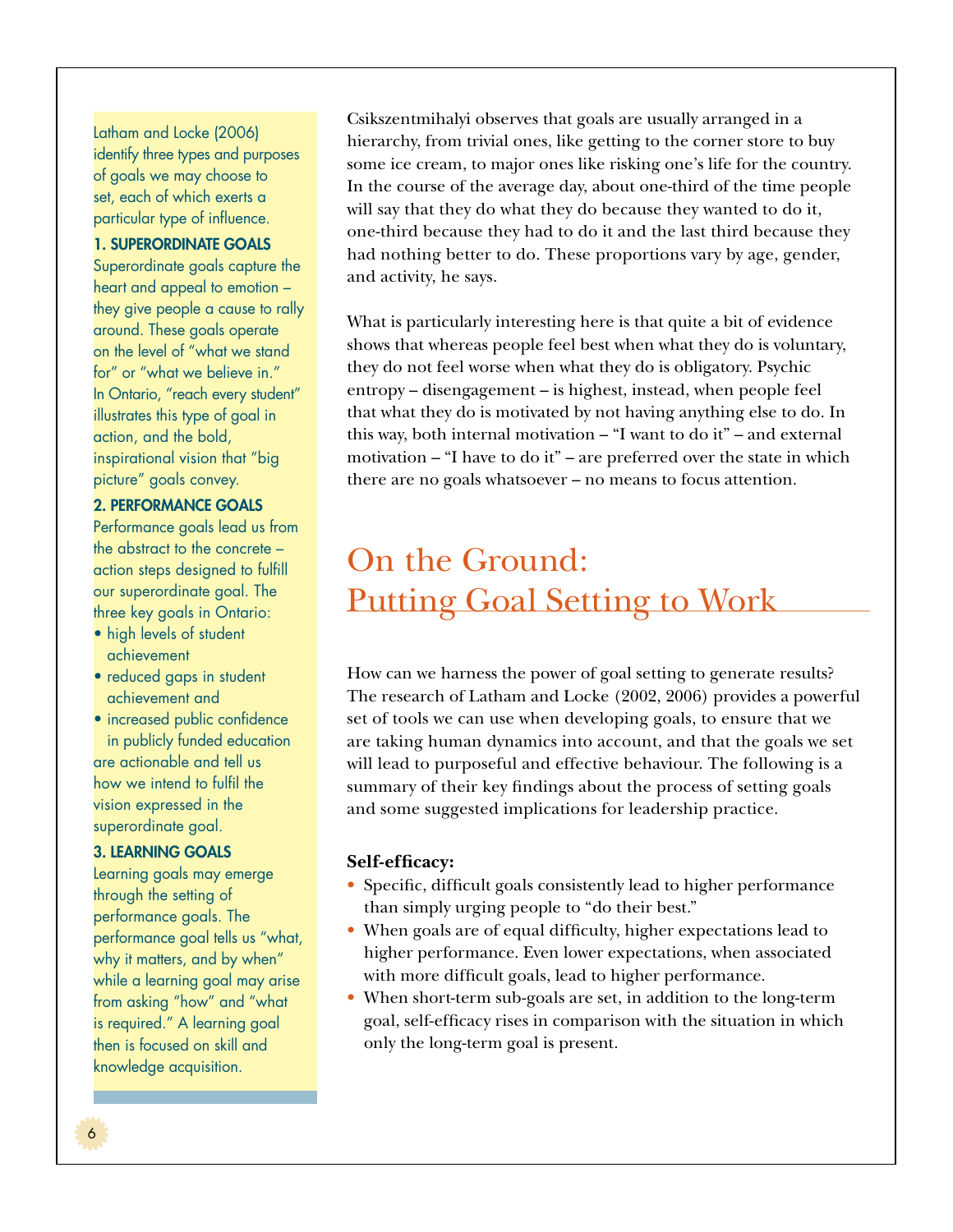One of the most important goal setting supports leaders can provide is to help individuals align their personal goals with the goals of the organization.

*– Leithwood, 2010*

Robinson et al (2009) believe that the content of goals may be as important as the process of setting goals and argue that "good" goals in an education environment are:

- Academic In high-achieving schools and schools that are making major achievement gains, a focus on academic goals is both a property of leadership (the principal makes student achievement the school's top goal) and a quality of school organization (school-wide objectives are the focal point of instruction).
- Specific: The more strongly principals espouse abstract vision statements, the more negatively their teachers will react. Effective goals are clear and specific, and make it possible to assess progress and adjust accordingly.
- Challenging but achievable: Effective goals are set at an appropriate level of difficulty. The perceived difficulty of a goal and the perceived capacity to meet it are inseparably linked, so what counts as difficult will change as capacity changes.
- **... and some implications for leadership practice:**
- Ensure that goals are challenging and clear and include a target and a timeframe.
- Provide supports to increase mastery that leads to successful outcomes; e.g. role modeling or finding models with which people can identify; communicating in ways that express confidence that the person can attain the goal.
- Make certain that self-confidence is commensurate with the level of difficulty of the goal.

## **Task complexity:**

- When tasks are complex, short-term goals that provide immediate incentives and guidelines for performance may produce better performance than long-term goals that are too far removed in time to mobilize efforts.
- As the complexity of the task increases and requires the development of higher level skills, the effect of the goal on performance will depend on the ability of the individual to discover appropriate task strategies.

#### **... and some implications for leadership practice:**

Know why goal setting is important and how goal setting works.

- Check rather than assume capacity to set appropriate goals and, where needed, provide opportunities to learn how to link data to next steps.
- Work collaboratively to set short-term goals to improve performance on complex tasks.
- Be knowledgeable about subject-specific assessment, curriculum expectations and instructional strategies in order to help set appropriate improvement goals based on data.

### **Goal commitment:**

- The relationship between goals and performance is strongest when people are committed to their goals.
- The commitment is most relevant when goals are difficult, since these goals require more effort and may have a lower chance of success than simple goals.
- Two categories of factors required in particular for goal commitment are:
	- 1. Making goal attainment important to people, including the importance of the expected outcomes.
- 2. Influencing people's belief that they can attain the goal.
- Goals assigned to us will motivate us as much as those we choose ourselves, as long as the purpose or rationale for the goal is provided.

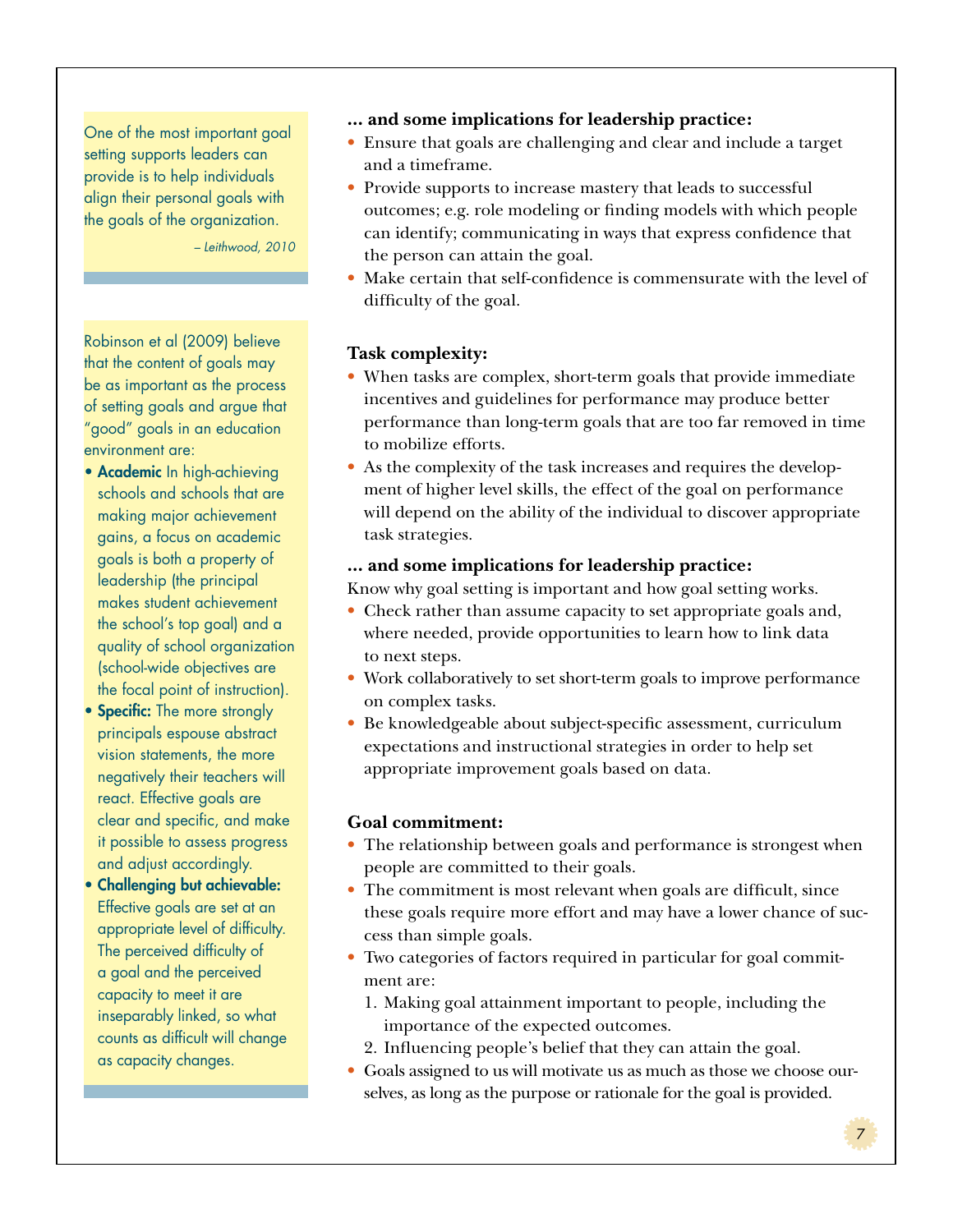In *Switch*, Heath and Heath (2010) make the emotional case for the change which they say is inherent in any goal setting activity. The core idea is that there are two sides to the way people think about any issue:

- 1. There's the rational, analytical, problem solving side of our brains, which may think, "I need to eat less."
- 2. There's an emotional side that's addicted to impulse or comfortable routines, and that side wants a cookie.

At work, the rational side may say that the organization needs to go in a new direction but the emotional side is comfortable with the old ways of thinking and has great anxiety about the change.

To illustrate this dynamic, Heath and Heath draw on the work of psychologist Jonathan Haidt (2006) who talks about a human riding atop an elephant. In the author's view:

"The Rider represents our analytical, planning side. The Rider decides, 'I need to go somewhere, here's the direction I want to go,' and sets off. But it's the Elephant, the emotional side, that's providing the power. The Rider can try to lead the Elephant, but in any direct contest of wills the Elephant is going to win – it has a six-ton advantage. So part of achieving change is aligning both sides of the brain by pointing out the direction for the Rider but also motivating the Elephant to undertake the journey. The Path the Elephant walks down matters too. Leaders can shape that Path, that environment, and make the journey easier even when the Elephant is less motivated."

- **... and some implications for leadership practice:**
- Make public the commitment to the goal, and establish the importance of the goal by linking it to the big picture, such as pedagogical, philosophical, and moral purposes, and by modelling.
- • Demonstrate priorities through personal actions; e.g. attendance and participation in professional learning and meetings associated with an initiative signal commitment to its goals and a determination to support successful implementation.
- Ensure that all stakeholders participate in setting goals to help them see the importance of the goal for themselves and to gain shared ownership.

## **Feedback:**

- The combination of goal setting and providing feedback has been shown to be more effective than goal setting on its own.
- **... and some implications for leadership practice:**
- $\bullet~$  Give timely feedback which provides information about whether the person's picture of reality is aligned with what is required to attain the goal.
- Provide ongoing and summary feedback that indicates attention is being paid to the progress being made towards the goals.

### **Satisfaction:**

- Satisfaction increases when people exceed their goals.
- Failing to reach a goal creates decreasing satisfaction as the size of the discrepancy grows.
- A person's total satisfaction grows with the number of successes.
- Setting challenging goals increases the interest in a task and helps people discover the pleasurable aspects of the activity involved.

### **... and some implications for leadership practice:**

- Consult and collaborate to identify strategies and involve others such as supervisors, peers, mentors, coaches and others in collaboration.
- Provide implementation support.

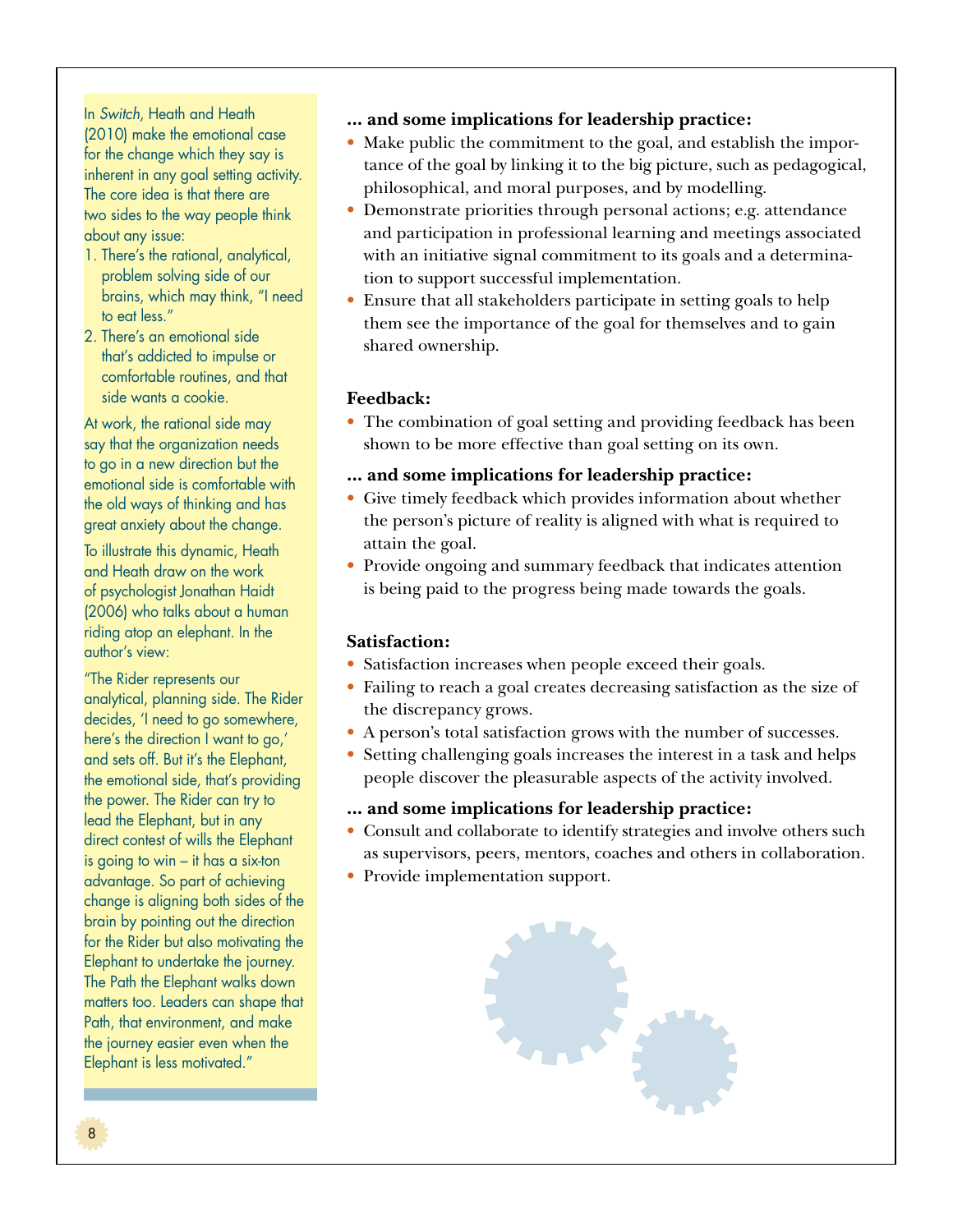Stanford psychologist Carol Dweck (2006) says that leaders can create a growth-mindset environment by:

- Presenting skills as learnable
- Conveying that the organization values learning and perseverance, not just ready-made genius or talent
- Giving feedback in a way that promotes learning, and future success
- Presenting [themselves] as resources for learning.

Feedback is the energy source of self-renewal. However, feedback will improve practice only when it is given in a skilful way…value judgments or advice from others reduces the capacity for accurate self-assessment. Feedback that is data-driven, value-free, necessary, and relevant activates self-evaluation, self-analysis, and self-modification.

*– Costa and Garmston 2002*

#### **High performance cycles:**

- The higher the goal, the higher the performance.
- High performance leads to rewards such as recognition.
- • Rewards lead to satisfaction, and a high sense of self-efficacy in regard to meeting future challenges through even higher goals.
- Satisfaction is not the cause but the result of high performance.

#### **... and some implications for leadership practice:**

- Provide supports that build capacity for setting goals and for self-regulation.
- • Ensure that recognition and rewards are in place to sustain the momentum of high performance cycles.

#### **Goal conflict:**

- When the specific, difficult goals of individuals are aligned with the goals of the overall group, the performance of the group improves.
- When people are allowed to participate in setting goals they actually set higher goals, and have higher performance, than those who are simply assigned goals.
- **... and some implications for leadership practice:**
- Engage in collaborative goal setting.
- Set a superordinate goal that sets a shared vision for people to rally around.
- Align goals across different organizational levels to achieve a shared vision among organizational members.

#### **Learning and performance goals:**

- When tasks are complex, learning goals may be more effective than performance goals (see page xx for more about learning and performance goals).
- • When people lack the knowledge and skills to attain a performance goal, giving them a difficult goal sometimes leads to poorer performance.

#### **... and some implications for leadership practice:**

• Treat goal setting as a process of professional learning and ongoing development.

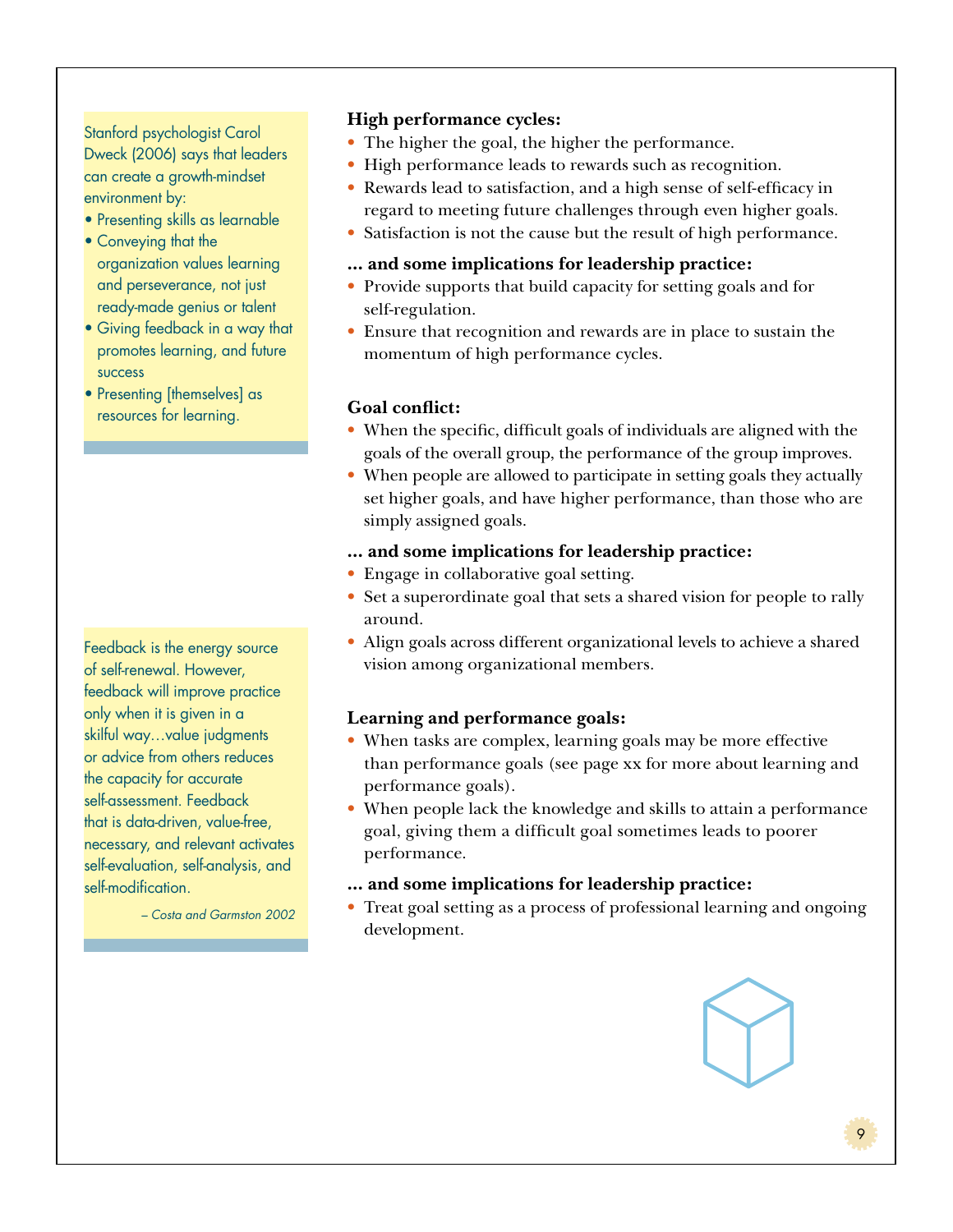## STRATEGIES FOR MINIMIZING OR ELIMINATING COMMON PITFALLS IN GOAL SETTING

#### CONTENT OF THE GOAL

- Provide opportunities for professional learning that enhances knowledge and skills related to specific goals.
- Examine the potential risks in pursuing different goals and be adaptable – this includes abandoning the goals and/or plans if results are not evident within a reasonable time.
- Before assigning goals, give people the professional development and resources to prepare them for the challenges they will encounter in pursuing these goals.

#### GOAL SETTING PROCESSES

- Words and actions should clearly convey that errors and setbacks are transitory and part of the learning process.
- If a certain outcome or action is critical, set a goal for it.

#### IMPACT ON INDIVIDUALS

- As Heath and Heath (2010) argue, "shrink the change" by engineering early successes.
- Set progressively higher goals to allow high performing individuals and teams to set their own goals and the strategies to attain them.
- Engage in frank conversations to bring forward beliefs and values about the strategies needed for success.
- Help ensure that employees have the necessary level of selfconfidence to achieve the goal.

## **What are some of the common pitfalls to avoid in setting goals?**

The research of Latham and Locke (2006) points to a number of common pitfalls leaders may encounter. They are summarized in the following:

### **CONTENT OF THE GOAL**

- • **Goals that are too difficult:** When people lack the knowledge and skills to attain a performance goal, giving them a difficult goal sometimes leads to poorer performance. Of course, goals can and should "stretch" us.
- • **Establishing an idealized goal:** An idealized goal that a leader, group or organization ties to personal identity – one that ties goal attainment to self-esteem – can lead to inappropriate actions aimed at attaining the goal regardless of possible costs and consequences. The outcome can be an unrealistic over-commitment or reluctance to abandon the goal regardless of the facts or circumstances, and a temptation to act irrationally when goal attainment is threatened.
- • **Ignoring non-goal performance dimensions:** Goals are designed to direct thought and action. On the other hand, this means that performance dimensions for which goals are not set will not receive the same degree of attention.

### **GOAL SETTING PROCESSES**

- **Conflict within a group:** A performance goal can have a detrimental effect on a group's performance if there is conflict among group members.
- **Punishment for failure to reach a goal:** Goals may have an adverse effect on risktaking.

### **IMPACT ON INDIVIDUALS**

- **Negative perceptions:** Goal setting may be perceived as a threat rather than a challenge.
- Success in goal attainment: High satisfaction typically leads to increasingly high self-confidence and the setting of even higher goals. People may persist in using older strategies rather than adopting new and more appropriate ones for the new task at hand.
- Rewards for success in goal attainment: When a reward is tied to goal attainment people who come close to but fail to attain their goals are more likely to overstate their performance than those who are not so close to attaining their goals.
- • **Goal-related stress:** Goals may increase a person's stress especially if there are a large number, rather than a reasonable number of goals.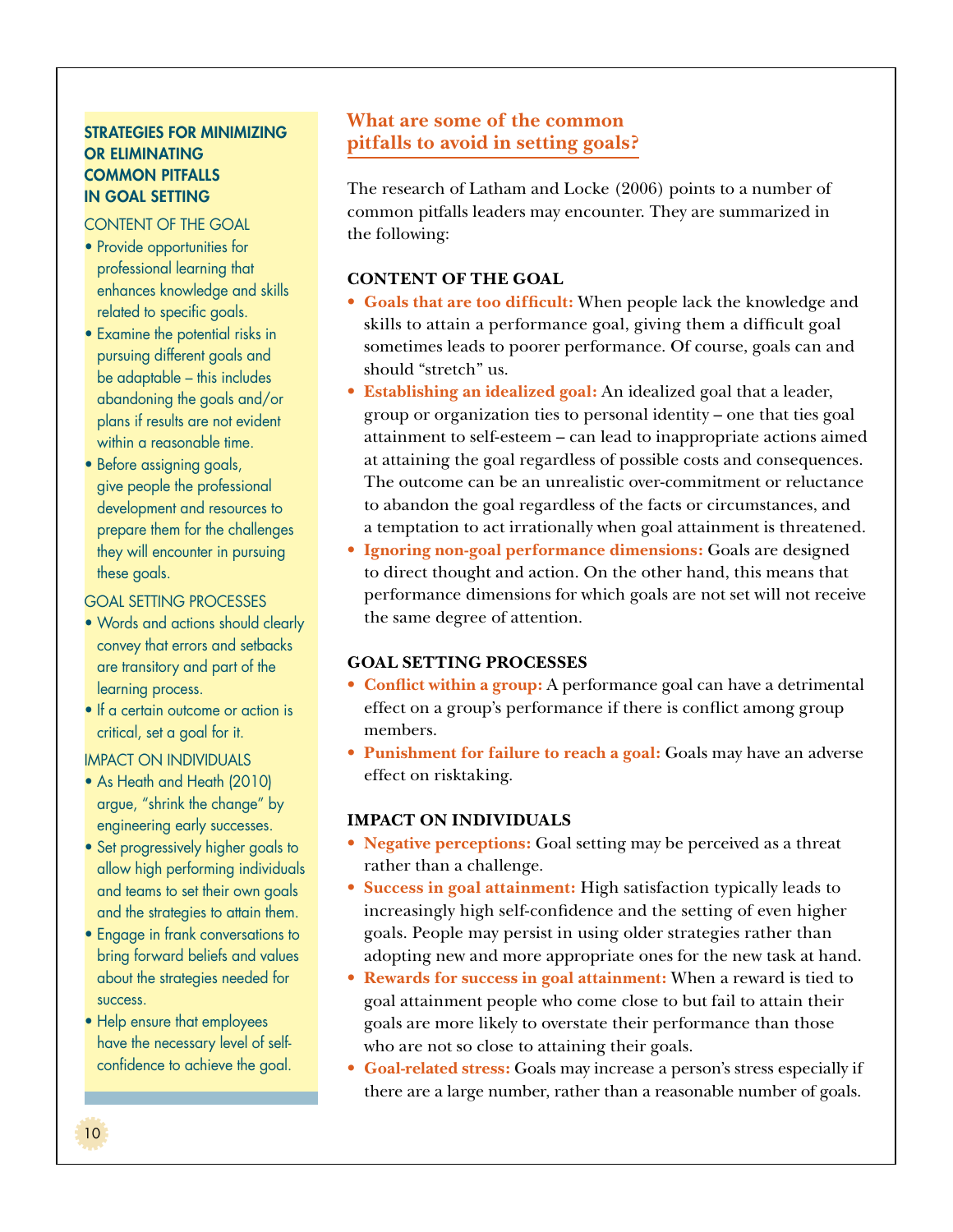• **Reaching or exceeding challenging goals:** There is a risk that individuals or groups who reach or exceed challenging goals may be assigned goals in future that are impossible to attain. As performance gets progressively higher, it typically becomes harder to improve.

As you anticipate and resolve goal setting roadblocks and issues, you may also find the following table useful. It was developed by Robinson et al (2009) and based on the work of Locke and Latham (2002).

| <b>PROBLEM</b>                                                                                               | <b>STRATEGY</b>                                                                                                   |  |
|--------------------------------------------------------------------------------------------------------------|-------------------------------------------------------------------------------------------------------------------|--|
| People lack the skills and knowledge to achieve the goal.                                                    | Set relevant learning goals rather than performance goals.                                                        |  |
| Individuals' goals may be in conflict with others' goals.                                                    | Set team or superordinate goals.                                                                                  |  |
| Failure to achieve goals is seen as a risk.                                                                  | Encourage and reward learning from mistakes.                                                                      |  |
| Successful goal attainment can reinforce old strategies that<br>are inappropriate in a changing environment. | Invite robust critique and review of goals and strategies<br>for reaching them.                                   |  |
| Accountability for goal attainment can lead to biased and<br>inaccurate reporting.                           | Check validity of a small sample of reports.<br>Model an ethical culture and show no tolerance for<br>deviations. |  |
| Important outcomes that are not set as goals may be<br>ignored.                                              | Set more inclusive goals.                                                                                         |  |
| Set goals for all critical outcomes.                                                                         | Inquire into goal interrelationships.                                                                             |  |

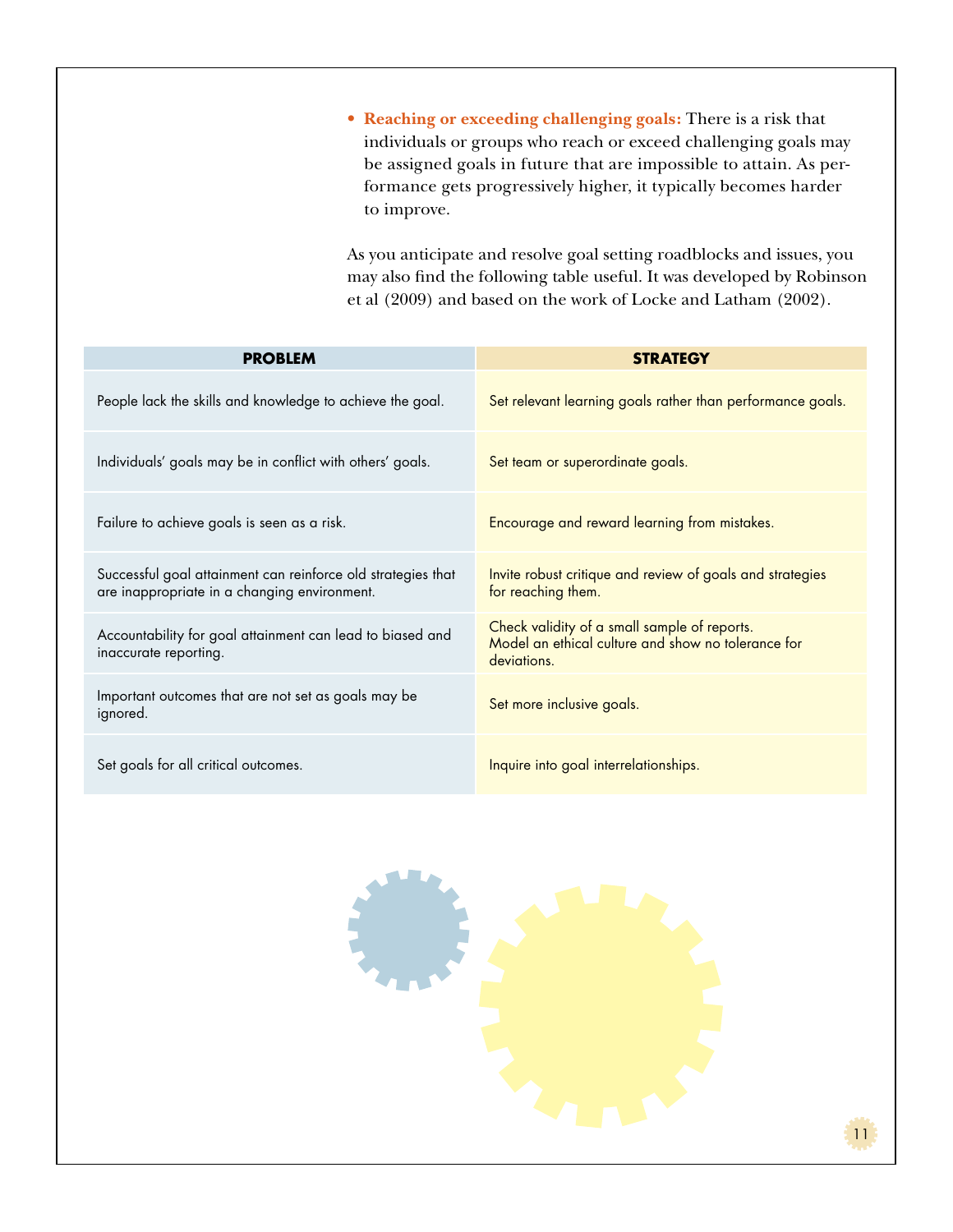## The District Context: Goal Setting for District Leaders

Not only do teachers need support to feel successful and efficacious in their work, the same is true for principals.

*– Louis et al 2010*

#### Tips for System-Level Visioning

- Focus on excellence no buts.
- Pay attention to process.
- Balance internal and external voices.
- Get into classrooms.
- When the conversation gets emotional, you're making progress.
- Apply vision and purpose on a daily basis.

*– Curtis and City 2009*

It is not coincidental that highperforming systems consistently have between three and nine areas of focus, each of which receives frequent and specific monitoring and low-performing systems are weighed down by hundreds of pages of 'strategies' that evaporate as soon as their improvement plans are printed.

*– Reeves 2009a*

What are the implications of these research findings for system leaders, particularly as they seek to build coherence across ministry, district, schools and classrooms as they focus on the three priority goals; i.e.

- **1.** High levels of student achievement
- **2.** Reduced gaps in student achievement
- **3.** Increased public confidence in publicly funded education?

Marzano and Waters (2009) respond in part to this question through their meta-analysis that determines the strength of relationship between district-level actions and average student achievement. They found the following five district-level leadership behaviours and responsibilities associated with student achievement, all of which are relevant to setting goals:

- **1. Ensuring collaborative goal setting:** Effective district leaders include all relevant stakeholders in establishing non-negotiable goals for their districts. In particular, they ensure that principals throughout the district are deeply involved in the goal-setting process since they are the people who will implement articulated district goals in schools. Involving stakeholders in the goalsetting process does not imply that consensus is reached among all involved. It does however imply that once stakeholders reach an appropriate level of agreement about district goals that all stakeholders commit to supporting the attainment of the goals.
- **2. Establishing non-negotiable goals for achievement and**

**instruction:** Effective district leaders help ensure that the collaborative goal setting process results in non-negotiable goals – goals that all staff members must act on – in at least two areas: student achievement and classroom instruction. All staff members in all schools are aware of the goals and an action plan is created for those goals.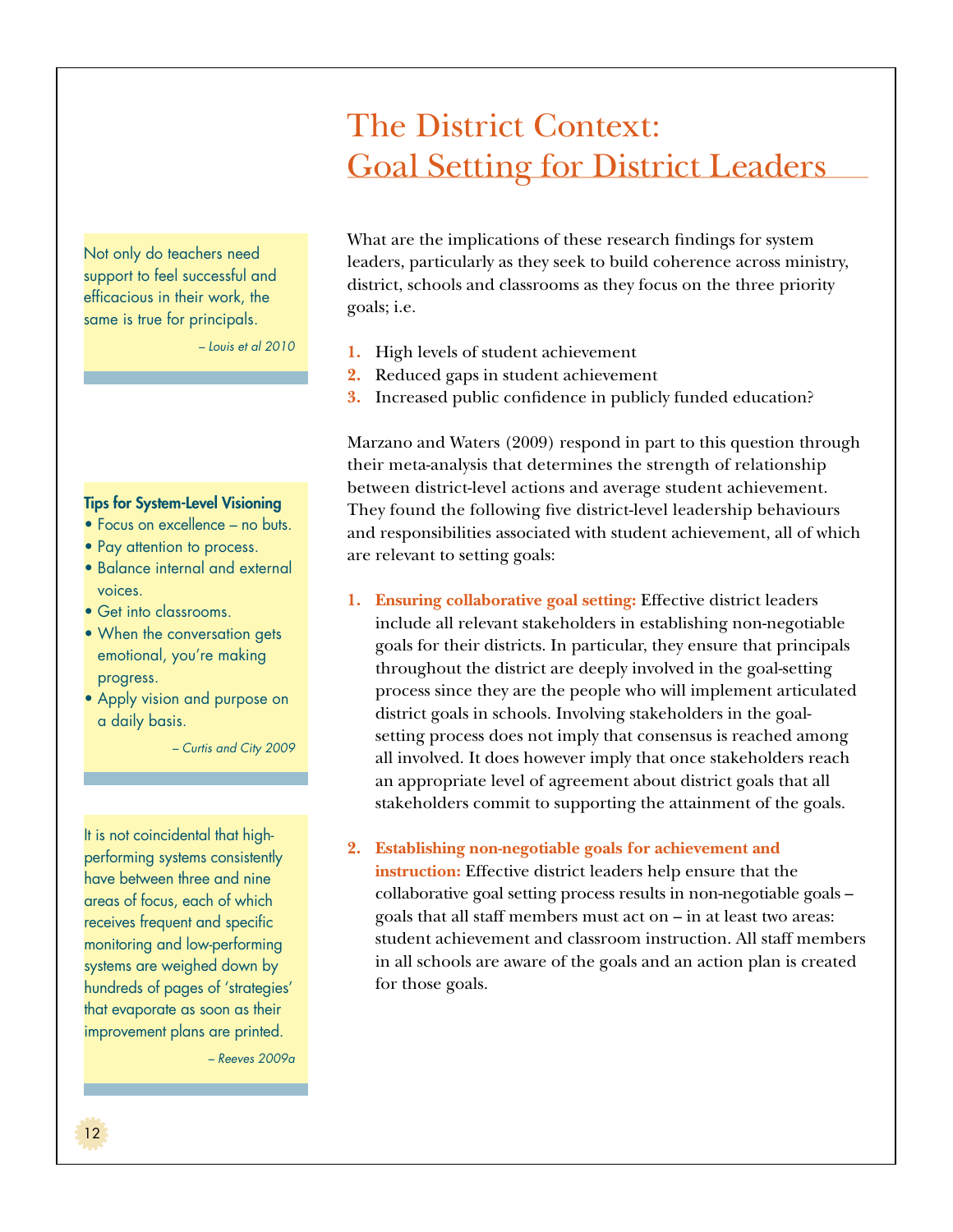District efforts had the greatest impact when they focused on developing the professional capacity of principals and teachers and on creating supportive organizational conditions.

*– Louis et al 2010*

- **3. Creating board alignment with and support of district goals:** In effective districts, the school board is aligned with and supportive of the non-negotiable goals for achievement and instruction. The board ensures that these goals remain the top priorities in the district and that no other initiatives deflect attention or resources from accomplishing them.
- **4. Monitoring achievement and instruction goals:** Effective system leaders continually monitor district progress toward achievement and instruction goals to ensure that these goals remain the driving force behind the district's actions. They also ensure that each school regularly examines the extent to which it is meeting achievement targets.
- **5. Allocating resources to support the goals for achievement and instruction:** High performing districts ensure that the necessary resources, including time, money, personnel and materials, are allocated to accomplish the district's goals. This includes the allocation of appropriate funding for professional development for teachers and principals.

Louis et al (2010) also point to a number of core goal-related leadership practices deemed helpful by teachers and principals, as reflected in the following table.

| <b>Leadership Practice - Setting</b><br><b>Directions</b> | <b>Practices Identified as</b><br><b>Instructionally Helpful</b>        |  |
|-----------------------------------------------------------|-------------------------------------------------------------------------|--|
| Building a shared vision                                  | Focusing the school on goals for<br>student achievement                 |  |
| Fostering acceptance of group goals                       | Focusing teachers' attention on goals<br>for student achievement        |  |
| Creating high performance<br>expectations                 | Focusing teachers' attention on<br>expectations for student achievement |  |
| Communicating the direction                               | Staying current with all aspects of<br>school organization              |  |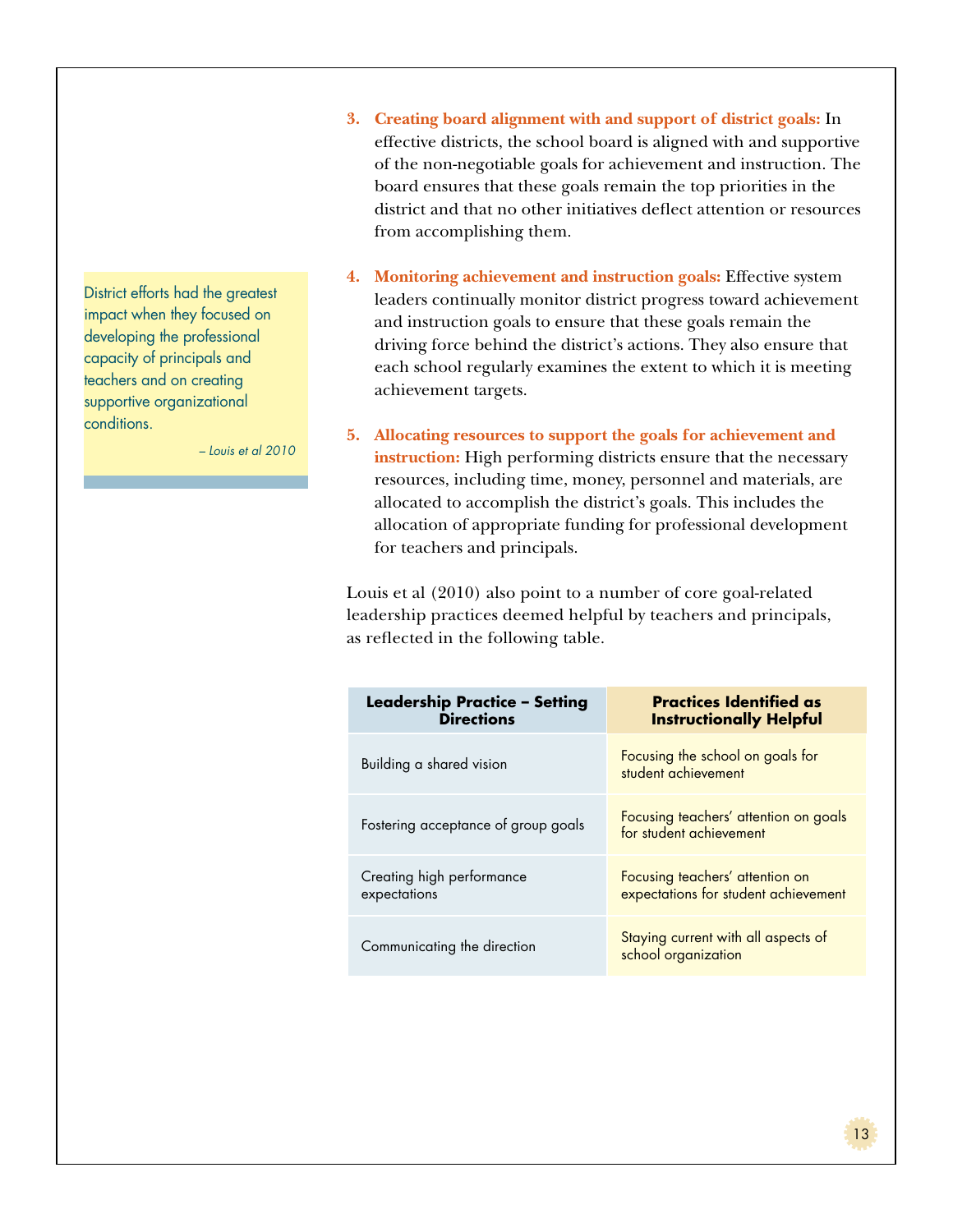Furthermore, of the seven important district approaches to improving teaching and learning these researchers identify, three are directly related to goal setting. It is important to note that district policies and practices around instruction are sufficiently powerful that they can be felt indirectly by teachers as stronger and more directed leadership behaviours of principals. Higher-performing districts tend to be led by district staff who:

- **1.** Communicate a strong belief in the capacity of teachers and principals to improve the quality of teaching and learning, and in the district's capacity to develop the organizational conditions needed for that to happen.
- **2.** Build consensus about core expectations for professional practice.
- **3.** Set clear expectations for school leadership practices, and establish leadership development systems to select, train and assist principals and teacher leaders.

Expectations and accountability measures also emerged as a major focus for leadership activity throughout this investigation by Louis et al (2010) who found the following:

- In districts where levels of student learning are high, district leaders are more likely to emphasize goals and initiatives that reach beyond minimum expectations set by governments for student performance, while they continue to use government policy as a platform from which to challenge others to reach higher ground.
- School districts are able to influence teaching and learning, in part, through the contributions they make to positive feelings of efficacy on the part of school principals.
- Principals possessed of strong efficacy beliefs are more likely than others to undertake and persist in school-improvement projects.



Heath and Heath (2010) argue the importance of "finding the bright spots." To pursue bright spots is to ask the question: "What's working and how can we do more of it?" as opposed to focusing on "What's broken and how do we fix it?"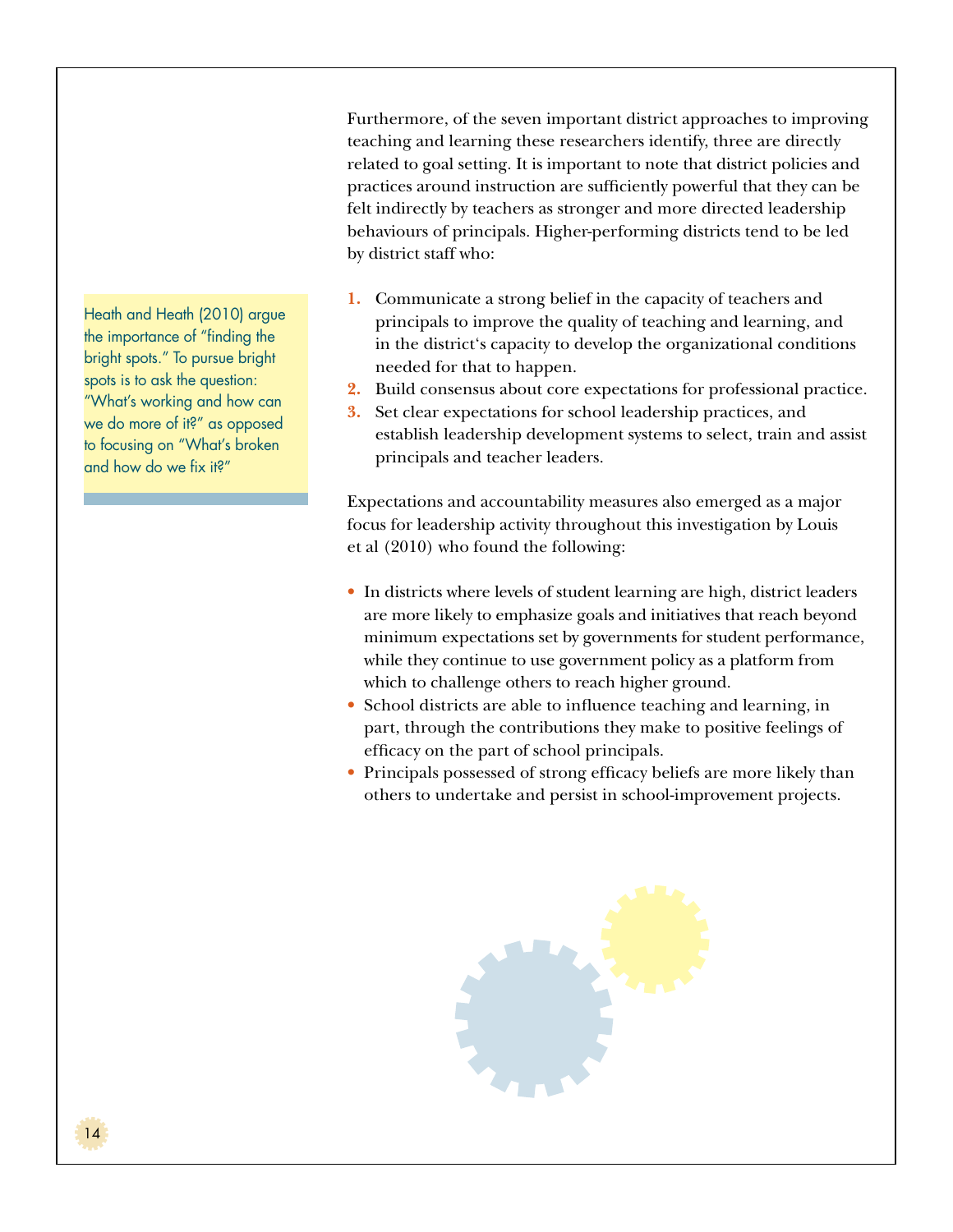## Making Connections: How Goal Setting Interacts with Other Core Leadership Capacities

As we consider each of the five CLCs, and develop our capacity as leaders, it is important to keep in mind that these capacities are integrated and interconnected. Our mastery of any individual capacity tends to support our effectiveness in other areas of leadership. For example, the two CLCs we have explored in previous issues – promoting collaborative learning cultures and engaging in courageous conversations are clearly linked to our capacity to set and achieve goals.

Setting and achieving goals relies on establishing a collaborative learning culture in which goals are created, understood, and carried out with shared commitment both to the end result and to the effort, persistence and professional learning that may be involved in achieving them.

Likewise, engaging in courageous conversations – those we often wish we could avoid, but which are essential to moving forward – are an integral and necessary part of the inevitable challenges we will encounter as we pursue the kind of goals the research tells us are most effective and motivating.

Equally, the establishment of effective and shared goals gives focus and meaning to the school's collaborative culture, and provides a clear platform for courageous conversations that address roadblocks and issues.

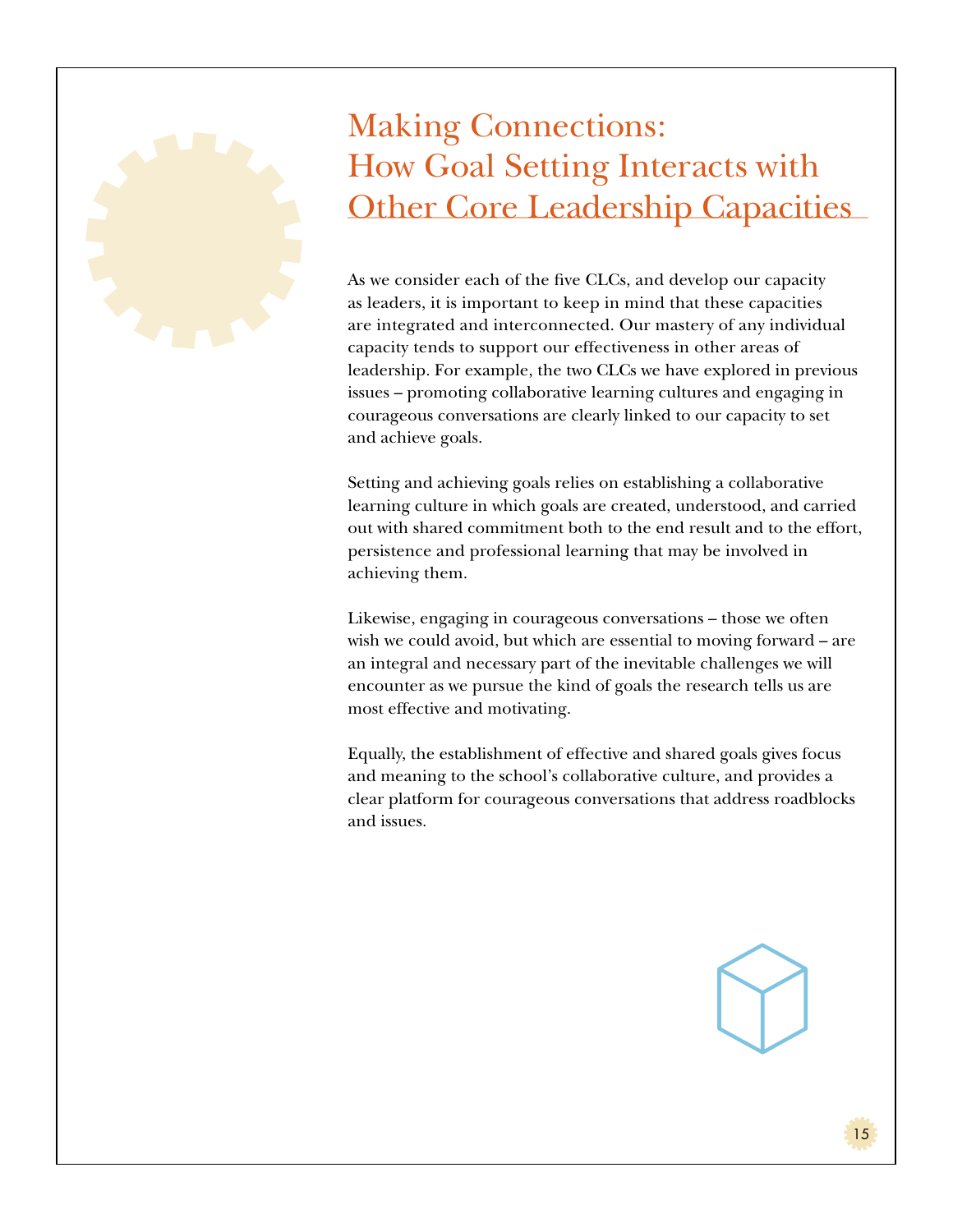## The Ontario Context: Setting Goals and the Ontario Leadership Framework



The framework recognizes that setting goals is about working with others to help ensure that goals are strategic, specific, measurable, attainable, results-oriented and time-bound (SMART) and lead to improved teaching and learning. It also acknowledges that leaders do this in a variety of ways. For example, they:

- Develop and communicate a shared vision for the school that sets a context for goal setting
- Lead groups to use evidence and inquiry to establish goals, monitor progress and make adjustments to plans and/or practices
- Establish important linkages between individual goals, school improvement plans, and school board and provincial priorities.



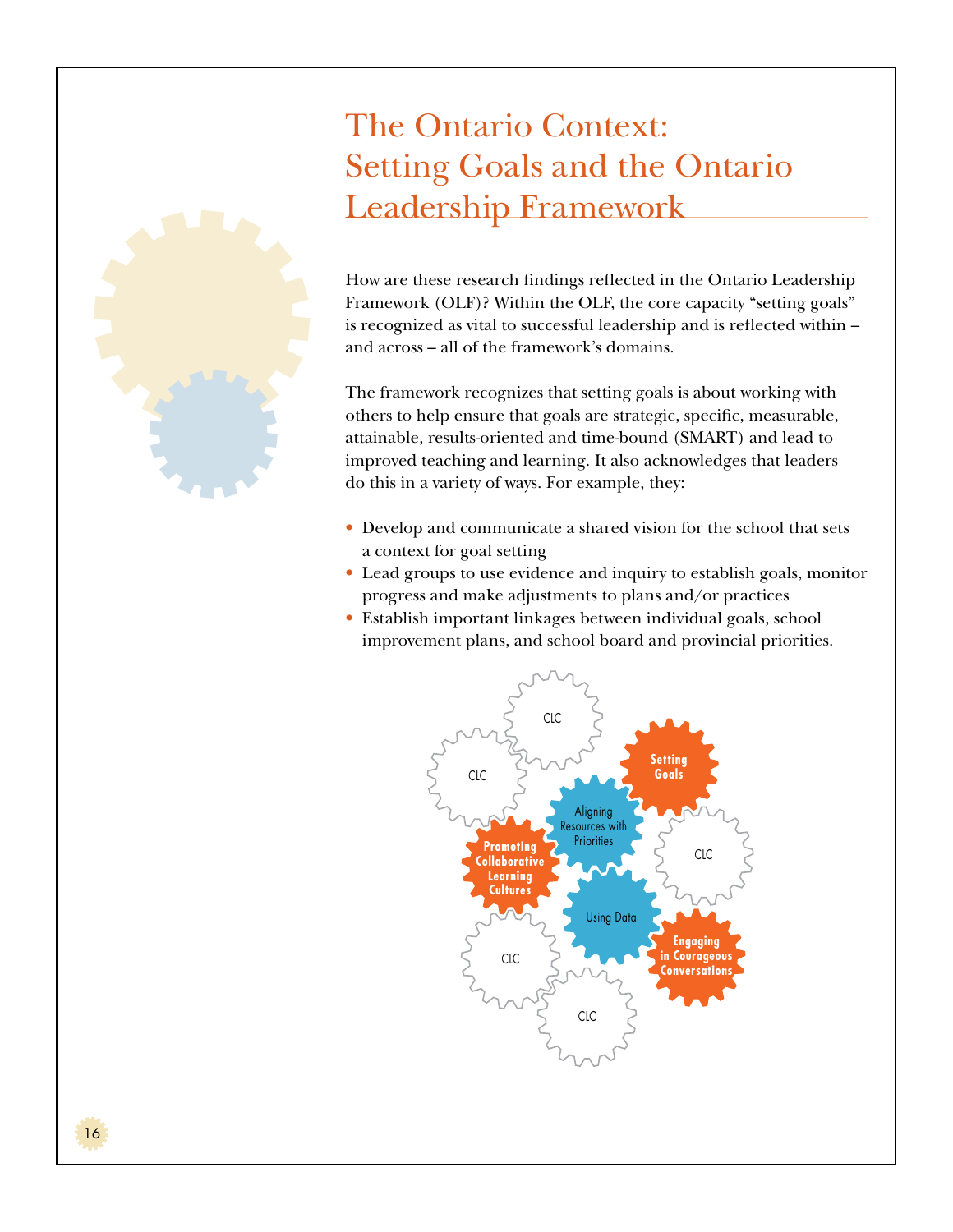| This table illustrates how "setting goals" is embedded<br>in the Ontario Leadership Framework |                                                                                                                                                                                                                                                                                                                                                                                                                                                                                                                                                                                                                                               |                                                                                                                                                                                                               |
|-----------------------------------------------------------------------------------------------|-----------------------------------------------------------------------------------------------------------------------------------------------------------------------------------------------------------------------------------------------------------------------------------------------------------------------------------------------------------------------------------------------------------------------------------------------------------------------------------------------------------------------------------------------------------------------------------------------------------------------------------------------|---------------------------------------------------------------------------------------------------------------------------------------------------------------------------------------------------------------|
| <b>DOMAINS OF</b><br><b>THE ONTARIO</b><br><b>LEADERSHIP</b><br><b>FRAMEWORK</b>              | <b>SELECTED SCHOOL-LEVEL LEADERSHIP PRACTICES &amp;</b><br><b>EXAMPLES OF WHAT THESE PRACTICES LOOK LIKE IN ACTION</b>                                                                                                                                                                                                                                                                                                                                                                                                                                                                                                                        | <b>PERSONAL LEADERSHIP</b><br><b>RESOURCES: Leaders draw</b><br>upon their personal leadership<br>resources to effectively enact<br>leadership practices                                                      |
| <b>Setting</b><br><b>Directions</b>                                                           | <b>Building a shared vision</b><br>$\bullet$<br>- Help staff and diverse stakeholders understand the relationship<br>between the school's vision and board and provincial policy<br>initiatives and priorities<br>Identifying specific, shared short-term goals<br>- Build consensus among students, staff and other stakeholders<br>for the school's goals and priorities<br>- Ensure the goals are clearly communicated to all stakeholders<br><b>Communicating the vision and goals</b><br>- Use many different formal and informal opportunities to explain<br>to stakeholders the overall vision and goals established for<br>the school |                                                                                                                                                                                                               |
| <b>Building</b><br><b>Relationships</b><br>and Developing<br><b>People</b>                    | Stimulating growth in the professional capacities of staff<br>- Encourage staff to develop and review their own professional<br>growth goals and their relationship to school goals and priorities<br>Modelling the school's values and practices<br>- Have frequent, meaningful interactions with teachers, students<br>and parents in order to further the school goals<br>Building trusting relationships with and among staff, students and<br>$\bullet$<br>parents<br>- Act in ways that consistently reflect the school's core values<br>and priorities in order to establish trust                                                     | <b>Cognitive Resources:</b><br>• Problem-solving<br>expertise<br>Knowledge of effective<br>school and classroom<br>conditions with direct<br>effects on student<br>learning<br>Systems thinking               |
| <b>Developing the</b><br><b>Organization to</b><br><b>Support Desired</b><br><b>Practices</b> | <b>Building collaborative cultures and distributing leadership</b><br>$\bullet$<br>- Help develop clarity about goals and roles related to<br>collaborative work<br>- Involve staff in the design and implementation of important<br>school decisions and policies<br>Allocating resources in support of the school's vision and goals<br>- Distribute resources in ways that are closely aligned with the<br>school's improvement priorities<br>- Ensure that ensure that sustained funding is directed to the<br>school's improvement priorities                                                                                            | <b>Social Resources:</b><br><b>Perceiving emotions</b><br><b>Managing emotions</b><br>Acting in emotionally<br>appropriate ways<br><b>Psychological Resources:</b><br>Optimism<br>Self-efficacy<br>Resilience |
| <b>Improving the</b><br><b>Instructional</b><br>Program                                       | Staffing the instructional program<br>$\bullet$<br>- Recruit and select teachers who have the interest and capacity<br>to further the school's vision and goals<br>Monitoring progress in student learning and school improvement<br>$\bullet$<br>- Incorporate the explicit use of data when making decisions that<br>relate to student learning and school improvement                                                                                                                                                                                                                                                                      | Proactivity                                                                                                                                                                                                   |
| <b>Securing</b><br><b>Accountability</b>                                                      | Building staff members' sense of internal accountability<br>$\bullet$<br>- Help staff make connections between school goals and ministry<br>goals in order to strengthen commitment to school improvement<br>efforts<br>Meeting the demands for external accountability<br>- Align school targets with board and provincial targets                                                                                                                                                                                                                                                                                                           |                                                                                                                                                                                                               |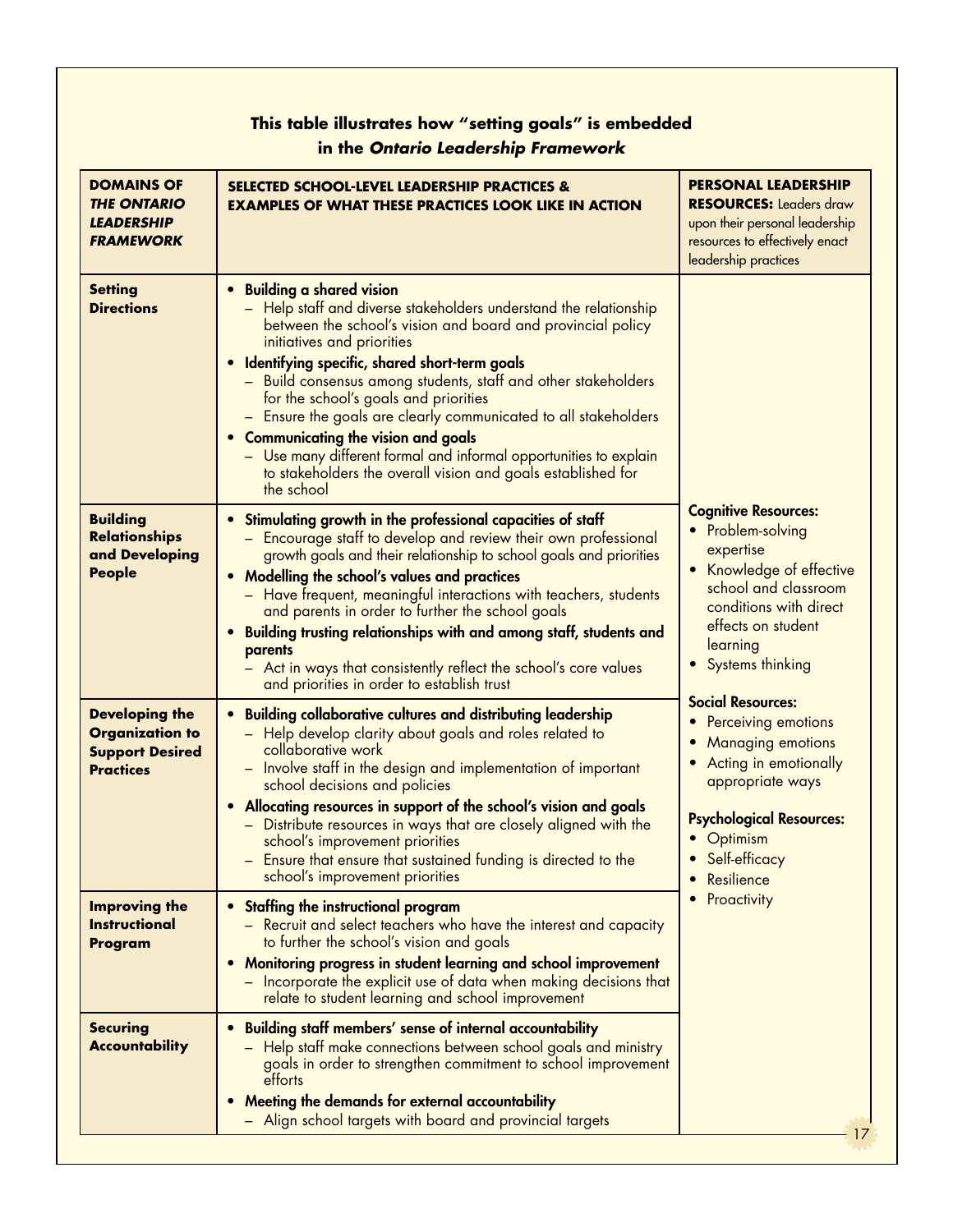#### **Setting Goals in Action:** Principal/Vice-Principal Performance Appraisal (PPA)

This is an essential component of the Board Leadership Development Strategy (BLDS), designed to help ensure that school leaders are supported in their growth and development. The appraisal process streamlines board practices and focuses efforts to achieve goals by providing formal and informal opportunities for feedback, dialogue, and on-going professional learning. Goals and priorities inform two key components of the appraisal process:

- 1. The Performance Plan
- 2. The Annual Growth Plan.

The Performance Plan, which is developed in an appraisal year, outlines performance goals, strategies/actions, methods and indicators, and corresponding leadership practices and personal leadership resources. It is developed by the appraisee in consultation with the appraiser.

The Annual Growth Plan provides a vehicle for the appraisee, in consultation with the appraiser, to identify strategies and actions for growth and development based on the Ontario Leadership Framework (OLF). Five Core Leadership Capacities (CLCs), derived from the OLF can further enhance the development and achievement of annual growth goals. The Annual Growth Plan supports the implementation of the Performance Plan in appraisal years and is used in the intervening years to support on-going dialogue and discussion.

## Walking the Talk: Building Our Capacity for Setting Goals

How can we as leaders further develop our leadership practices and personal leadership resources in this critical area of leadership? The following is a brief sampling of current programs and resources that support the development of our capacity for setting goals.

## **Ministry Resources and Supports Available to Ontario Leaders:**

- The School Effectiveness Framework, K-12 (SEF) is designed to support schools as they plan for improvement in student achievement and student success. By placing students at the centre, the school staff under the leadership of the principal focuses on a systematic self-assessment that leads to collaboration about how the staff as a whole can improve teaching and learning for our students. The SEF document cites the indicators and evidence of success for each of six core components. Analysis of a wide range of school and student achievement data identifies areas for attention and improvement. Use of the SEF as an analytical tool offers school staffs the opportunity to collaborate, align their practice, set goals for improved student achievement, share effective practice/strategies, and identify the professional learning that will build and enhance their capacity and lead to improved learning for all students.
- • **Managing Information for Student Achievement (MISA)** is a

collaborative program between all school boards and the ministry aimed at growing the capacity of district leaders, principals, and teachers to better utilize evidence for improved student outcomes. Each board's MISA leader champions the use of data and evidence at the district, school and classroom levels. This often involves leading groups to establish goals, determining appropriate evidence to monitor progress, and making adjustments to plans and/or practices as needed. For example, in the Nippissing-Parry Sound Catholic District School Board the MISA leader works with system leaders, the Student Success lead, the district curriculum team and school leadership teams three times a year to review appropriate data to inform, monitor and adjust the Board Improvement Plan and School Improvement Plans.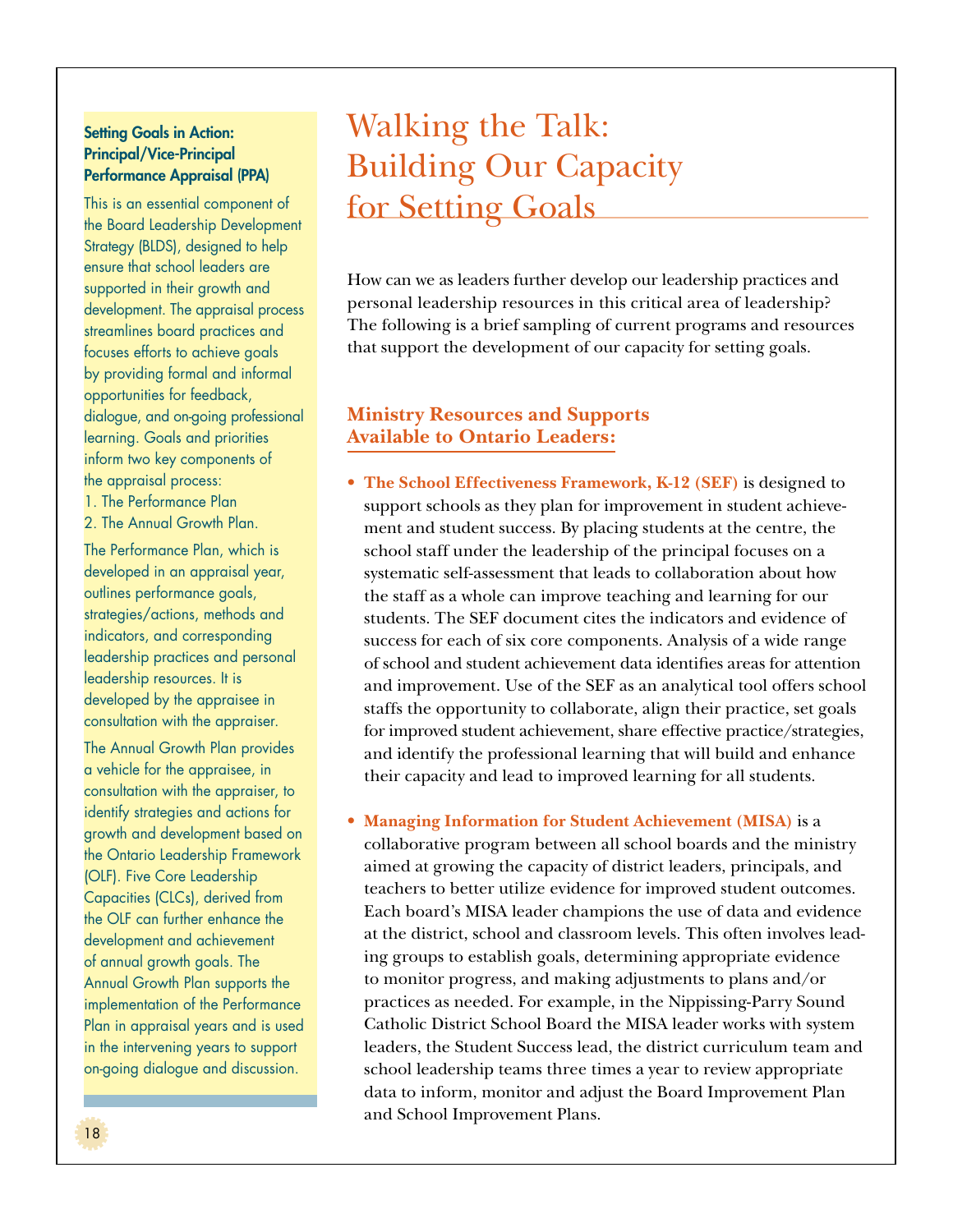#### **Setting Goals in Action:** Mentoring for Newly Appointed School Leaders

Mentoring for Newly Appointed School Leaders provides support for all newly appointed principals and vice-principals in their first and second years in the role. Mentoring is a powerful stimulus for the professional learning of new leaders and refers to a nonevaluative, trust-based relationship that focuses on the learning goals and needs of the mentee. The intent is to provide support tailored to the unique role of newly appointed school leaders so they can be successful in this important stage of their leadership career.

At the outset, the mentor and mentee develop a Mentee Learning Plan to focus the mentoring interactions and the growth and development priorities of the mentee. Effective goal setting guides and informs the development of the Learning Plan. Skilled mentors use questioning and feedback strategies to support the mentee to identify goals, growth and development strategies, timelines and resources to inform their plan.

The Principal/Vice-Principal Performance Appraisal (PPA) Annual Growth Plan (AGP), developed each year, and the Mentee Learning Plan complement each other and are mutually supportive. Mentees are encouraged to work with their mentor to use the goals, strategies/supports and target dates identified in their Annual Growth Plan to inform their Mentee Learning Plan.

## **Publications:**

- *In Conversation* is a series of thought-provoking discussion papers designed to support professional learning and dialogue, available on the ministry's leadership website.
- *New Leader* provides practical strategies for student achievement. See for example 'Developing Principal Instructional Leadership: Enhancing the Quality of Teaching and Learning in Classrooms' by Northeastern Catholic District School Board Director Paul Toffanello and Karen Rowe, Literacy and Numeracy Secretariat. *New Leader* is published by the Student Achievement Division and is available at www.inspirelearning.ca.
- *Principals Want to Know* is a series of tip sheets for principals that focuses on common issues faced in schools. Drawn from existing resources, these tips are designed to support instructional leadership practice. *Principals Want to Know* is sponsored by the Institute for Education Leadership (IEL) and is available at www.education-leadership-ontario.ca.
- • *Principal/Vice-Principal Performance Appraisal "Setting Goals" Tip Sheet* outlines the SMART goals framework and is available at www.ontario.ca/eduleadership.
- *Conversation Starters* offers guiding questions to provide focus in professional dialogue including support for setting goals. This resource is helpful in a variety of contexts from daily interactions to more formal situations; for example, in the coaching conversations between mentors and mentees and the goal setting process of principals and superintendents during the performance appraisal process.

## **Webcasts:**

• *K-12 School Effectiveness Framework* is a multi-media resource that supports professional learning and reflective practice to improve learning for all students. The six components outlined in this resource are:

- Assessment for, as and of learning
- School and Classroom Leadership
- Student Voice
- Curriculum, Teaching and Learning
- Programs and Pathways
- Home, School and Community Partnerships.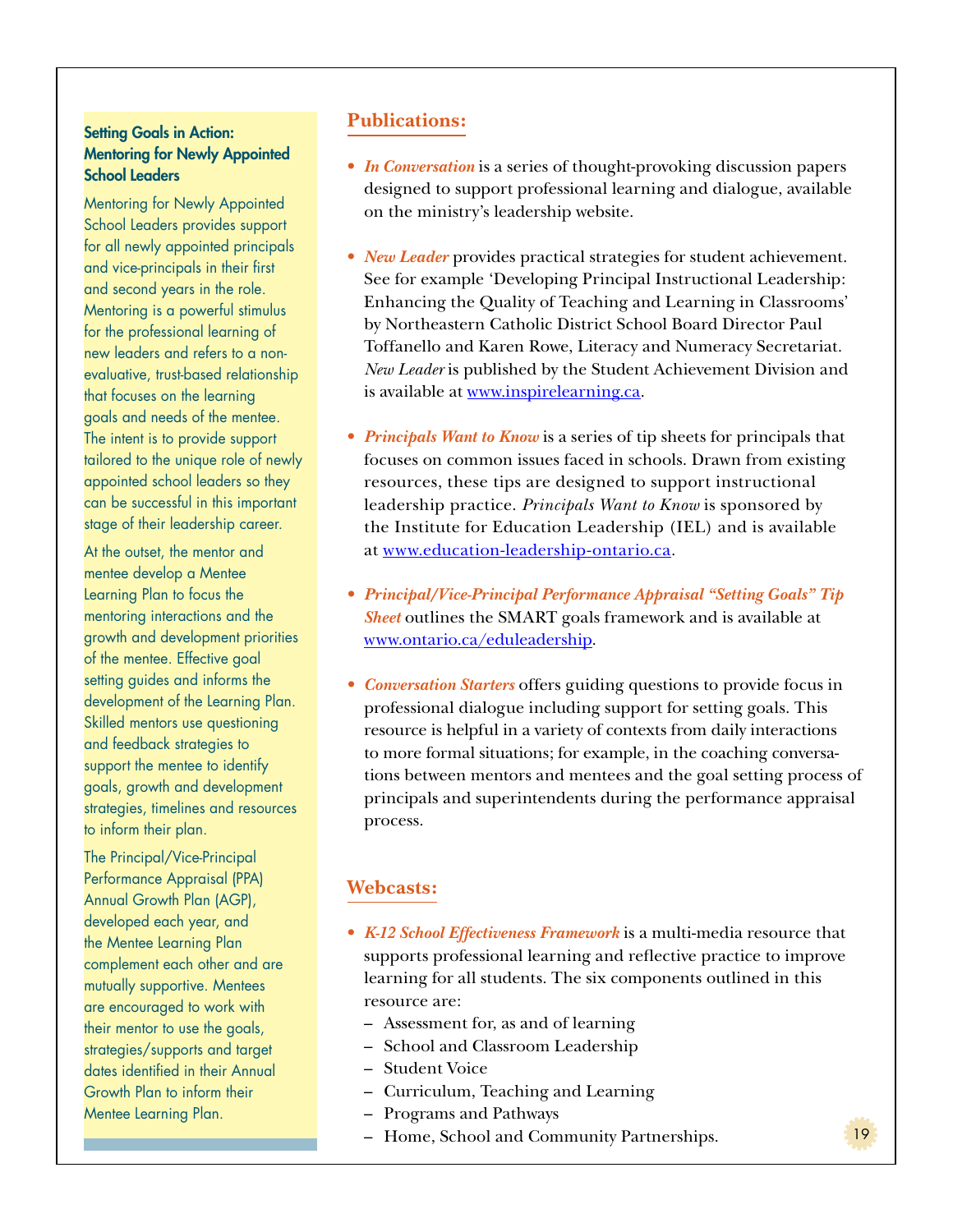#### **Setting Goals in Action:** The Board Improvement Plan for Student Achievement (BIP)

This is a precise description of goals and actions that a board will take to improve the learning and achievement for every student. The BIP focuses on the teaching-learning process and the conditions that support it. It is an annual plan based on a comprehensive needs assessment.

Following the needs assessment, boards set SMART goals, determine which evidence-based strategies will be most effective in achieving the goals, identify resources and responsibilities, support professional learning, and build in a process for monitoring progress toward the goals and evaluating the effectiveness of the strategies selected.

The BIP is both a structure and a process in that the improvement should aim not only to improve student achievement but also to build capacity and sustainability in the skill and knowledge of educators. As boards monitor and measure educators' actions and the resulting effect on student performance they can adopt the most effective strategies and discard those that are less effective.

Boards share their improvement plans and their progress toward their SMART goals with ministry teams three times during the school year.

For each component in the SEF there are a number of indicators and some samples of evidence. In the multi-media resource, several video clips which demonstrate effective, evidence-based practice are highlighted for each indicator. This multi-media resource is aligned with the *School Effectiveness Framework* document.

## **Professional Learning Opportunities and Resources Offered by Ontario Leadership Associations:**

- • **The Institute for Education Leadership (IEL)** invites educators to upload resources to APPLIKI, a succession planning search engine for Ontario educators that hosts a set of Leadership Self-Assessment Tools found at www.education-leadership-ontario.ca. The IEL library currently houses documents and articles to assist school and system leaders to develop their leadership capacity. To learn more about the work done by the IEL and to access resources including the APPLIKI site, visit www.education-leadership-ontario.ca/home.shtml.
	- The Applied Leadership program, coordinated by the IEL'S French language committee, aims at strengthening Professional Learning Communities (PLCs) through the setting of SMART goals in order to support data-driven decision-making and foster a trusting relationship among school leaders.
- • **Association des directions et directions adjointes des écoles franco-ontariennes (ADFO) and Association des gestionnaires de l'éducation franco-ontarienne (AGÉFO):**

ADFO uses the five Core Leadership Capacities as an essential foundation of the services and professional development opportunities it offers its members, including the following:

- The *Diriger la réussite des élèves* program supports sharing of successful practices and the expansion of consultation networks across schools and school boards.
- The Cultural Leadership Program (*Programme de leadership culturel*) aims to support principals and vice-principals in their role as instructional leaders who are focused on the promotion of the "construction identitaire" for students.

To learn more about ADFO visit www.adfo.org.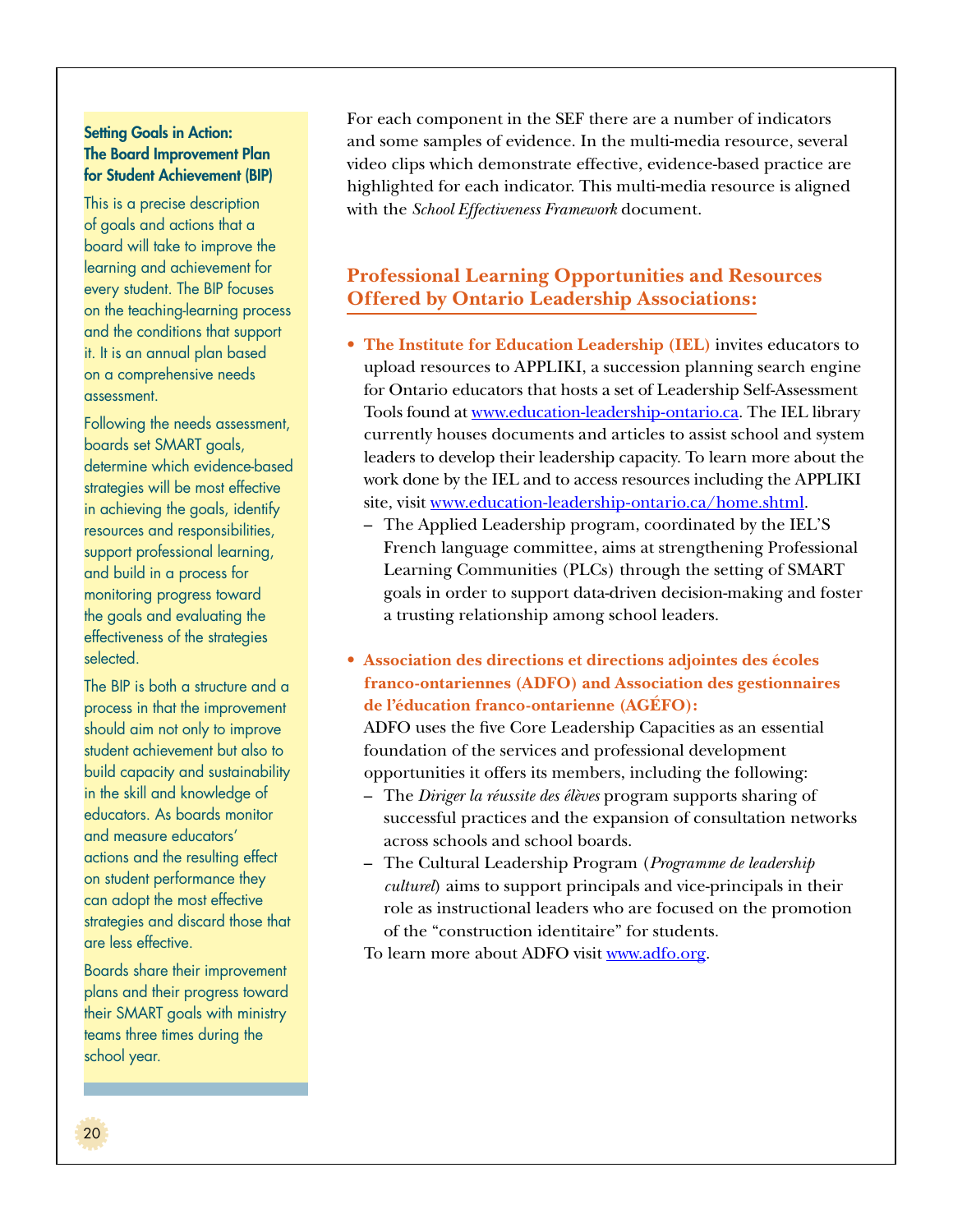AGÉFO is launching its first professional development program this year. It includes the following sessions:

- "Courageous Conversations" offers strategies for engaging in open-to-learning conversations with staff; for example, understanding personality types and active listening
- "Change Management" builds expertise in the areas of conducting an analysis of the organization, understanding dynamics and challenges linked to different scenarios, and determining appropriate change management strategies.

The internal bulletin *AGÉFO-INFO* shares monthly suggested readings for members. To learn more about AGÉFO visit www.agefo.ca.

• **Catholic Principals' Council of Ontario (CPCO) and Ontario Catholic Supervisory Officers' Association (OCSOA):** 

CPCO provides support to leaders as they build capacity in the area of "setting goals." The Leading Student Achievement Project (LSA) is a powerful example of an embedded professional learning model that supports school leaders working with their staff using a "backward design/design down" inquiry strategy. This strategy focuses leaders on teaching, learning, student achievement and social goal setting.

In the LSA project, the Teaching-Learning Critical Pathway (T-LCP), the LSA Theory of Action, and Ken Leithwood's conditions nested within the LSA Theory of Action are the models school leaders use for goal setting. School leaders work within their own in-school professional learning community and with colleagues in principal learning teams across schools to set goals and monitor work. These actions build capacity, adapt practice and impact school culture.

The following big questions are used to set goals:

- What is our data/information telling us about our students' learning needs?
- What will we do to support our students', teachers' and parents' learning?
- How will we know that our students have improved and what has made the difference?
- What are the social actions that we will consciously attend to during our cycle?

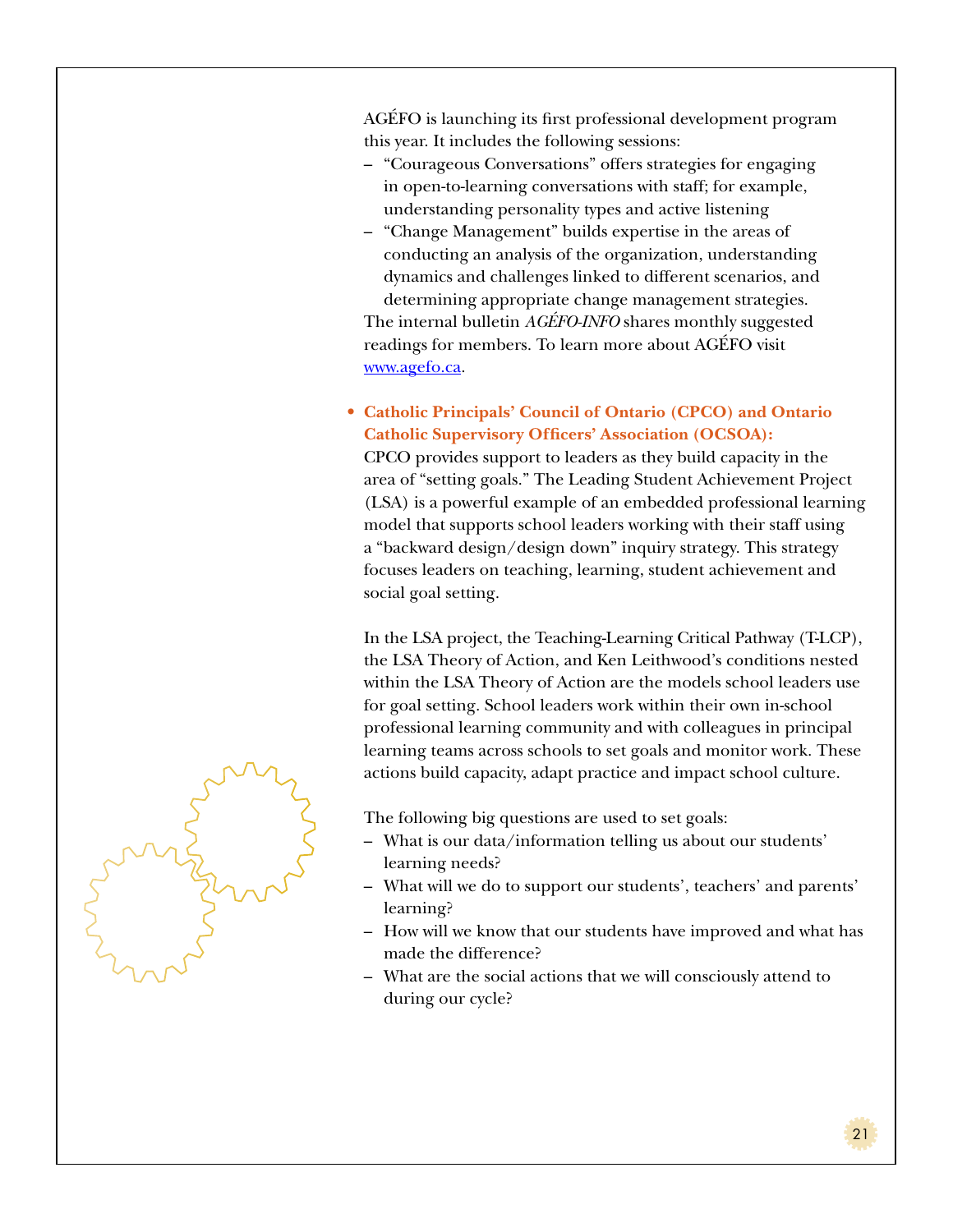These four questions form the basis for goal setting and lead to de-privatization of practice, teaching-learning precision and personalization to meet individual student needs and student – teacher engagement.To learn more about CPCO visit www.cpco. on.ca.

OCSOA integrates the "setting goals" CLC as an essential focus of its Mentoring and Coaching Program in which its utilization of "active" mentors has resulted in the generation of a provincial "community of learners." Truly collaborative learning cultures are fostered as working relations are developed and insights are shared about effective leadership practices within different school boards. The approach to strengthening goal-setting capacity includes networking, the sharing of resources and access to a "field" expert to contact when needed. To learn more about OCSOA visit www.ocsoa.ca.

• **Ontario Principals' Council (OPC) and Ontario Public Supervisory Officials' Association (OPSOA):** 

OPC provides a full range of professional learning opportunities and resources that support the growth of collaborative schools. For example:

- *SMART Goals:* The session provides instruction and professional dialogue in small groups, the opportunity to work through both non-academic and academic SMART goals and to review and discuss SMART goal samples.
- *Principal Performance Appraisal (PPA):* This full-day session highlights the importance of the Principal/Vice-Principal Performance Appraisal process which is an essential component of the Board Leadership Development Strategy (BLDS).
- *Principal Action Research: Leadership Capacity Building for Student Achievement:* Action research conducted by principals and viceprincipals on their own practice empowers those who participate to improve leadership capacity, especially instructional leadership. The principal as action researcher develops the expertise to then facilitate teacher action research, with the goal of improving instructional practice and its impact on student achievement. To learn more about OPC visit www.principals.on.ca.

OPSOA continues to coordinate a strong mentoring program for new supervisory officers and directors of education emphasizing the collaborative role of the system leader in building a positive and active learning culture. The program utilizes the proven experience of veteran system leaders, reviews expert models and establishes networks. Efforts are made through all mentoring teams

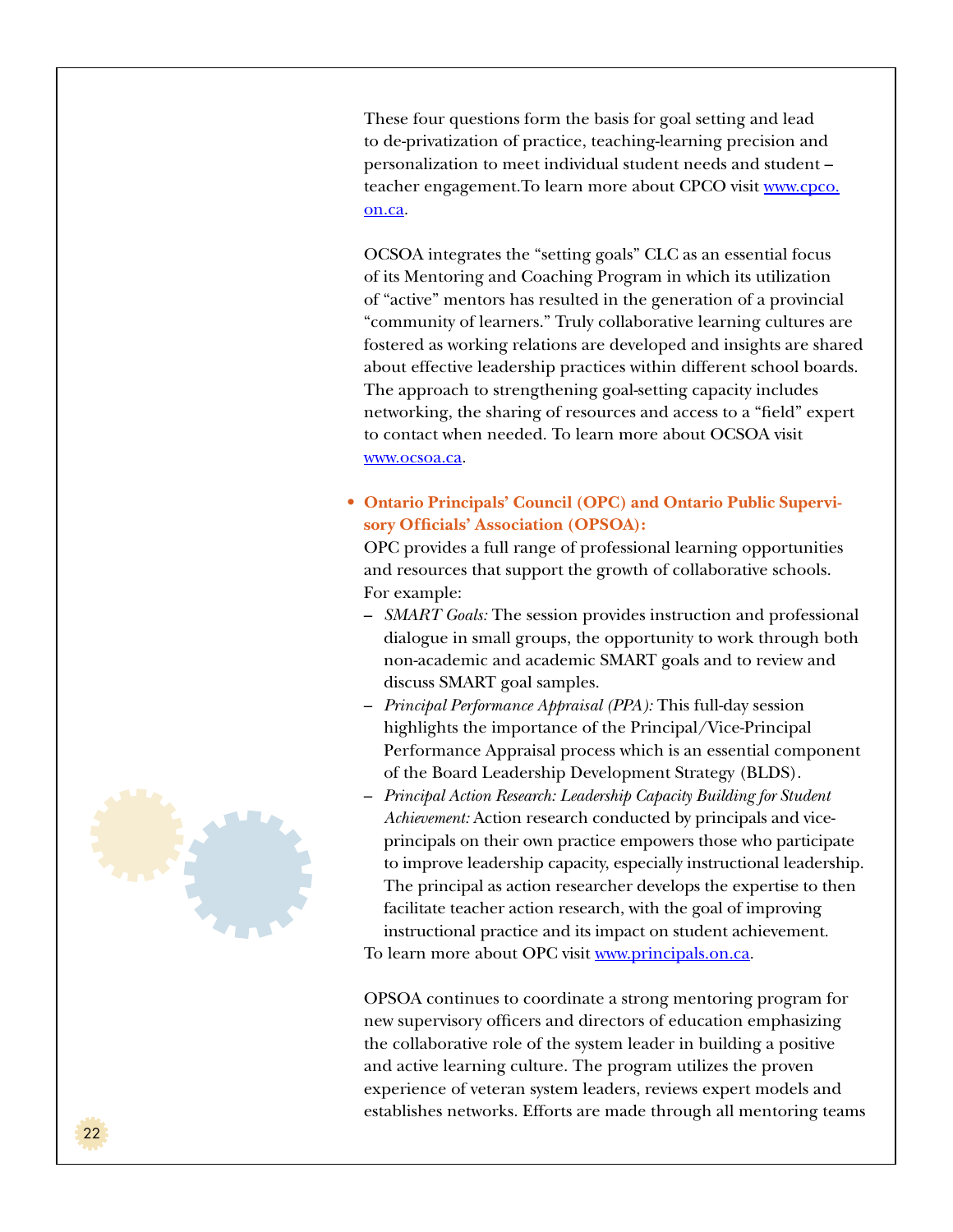to establish system-wide learning organizations. OPSOA continues to work with OPC to strengthen the learning community concept of leadership. OPSOA is currently emphasizing technological awareness for its members asking superintendents to work within their districts to implement effective methods of employing new technology to strengthen learning and build achievement. To learn more about OPSOA visit www.opsoa.org.

## **Selected Resources and Publications Recommended by Ontario Leaders:**

*Assessing Educational Leaders: Evaluating Performance for Improved Individual and Organizational Results, 2<sup>nd</sup> edition* by Reeves (2009) is a field-tested resource that provides the information and tools recommended for successful evaluation of the performance of educational leaders and improved individual and organizational performance. Of particular relevance to the "setting goals" CLC is the planning, implementation, and monitoring (PIM) process Reeves outlines.

*Building Shared Responsibility for Student Learning* by Conzemius and O'Neill (2001) presents a practical framework for building shared responsibility within schools and school systems – one that is an ongoing activity – a journey not a destination that includes three critical components: focus, reflection and collaboration.

*Cognitive Coaching: A Foundation for Renaissance Schools, 2nd edition* by Costa and Garmston (2002) offers guidelines for understanding the role and power of cognitive coaching to improve teaching, leading and learning.

*District Leadership that Works: Striking the Right Balance* by Marzano and Waters (2009) addresses the central research question: "What is the strength of relationship between district-level administrative actions and student achievement?"

*Drive: The Surprising Truth about What Motivates Us* by Pink (2009) draws on four decades of scientific research on human motivation to examine what the author has identified as the three elements of true motivation – autonomy, mastery, and purpose and offers smart and surprising strategies for putting these into action.

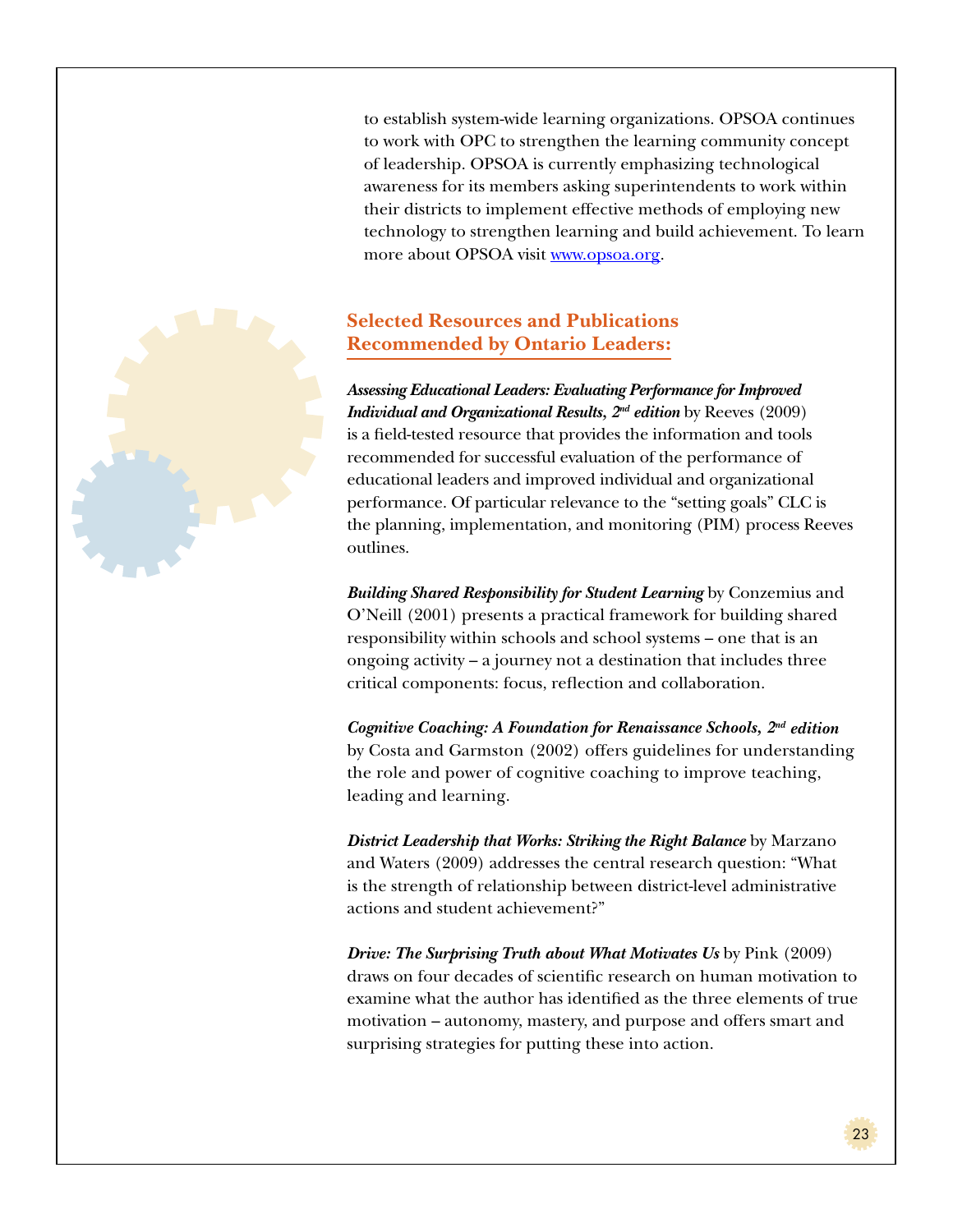

*Finding Flow: the Psychology of Engagement in Everyday Life* by Csikszentmihalyi (1997), which is based on a far-reaching study of thousands of individuals, contends that we often walk through our days unaware and out of touch with our emotional lives.

*Flow: The Psychology of Optimal Experience* by Csikszentmihalyi (1990) is a new edition of Csikszentmihalyi's groundbreaking classic work on "flow." In it the author demonstrates the ways in which the positive state of flow can be controlled and not just left to chance.

*Immunity to change: How to Overcome It and Unlock the Potential in Yourself and Your Organization* by Kegan and Lahey (2009) examines why change is so hard, shows how our individual beliefs – along with the collective mindsets in our organizations – combine to create a natural but powerful immunity to change, and provides practical insights and tools to help unlock our potential to change and move forward.

*Investigating the Links to Improved Student Learning: Final Report of Research Findings* by Louis, Leithwood, Wahlstrom, and Anderson (2010) commissioned by the Wallace Foundation is the largest in-depth study of education leadership to date in the United States. The study provides insights into successful school leadership and begins by confirming a basic idea: among school-related influences on student learning, leadership is second in importance only to classroom instruction. The report also makes clear that although principals are the central leaders in schools, they are not the only leaders.

*Leading Change in Your School: How to Conquer Myths, Build Commitment, and Get Results by Reeves* (2009b) offers insights and recommendations in four areas: creating conditions for change, planning change, implementing change and sustaining change.

*Mindset: The New Psychology of Success* by Dweck (2006) distils decades of research to a simple pair of ideas. The author says that people can have two mindsets. Those with a "fixed mindset" believe that their talents and abilities are carved in stone. Those with a "growth mindset" believe that their talents and abilities can be developed. Dweck's message is "go with growth." In the book and on her website www.mindsetonline.com Dweck offers concrete steps for moving from a fixed to a growth mindset.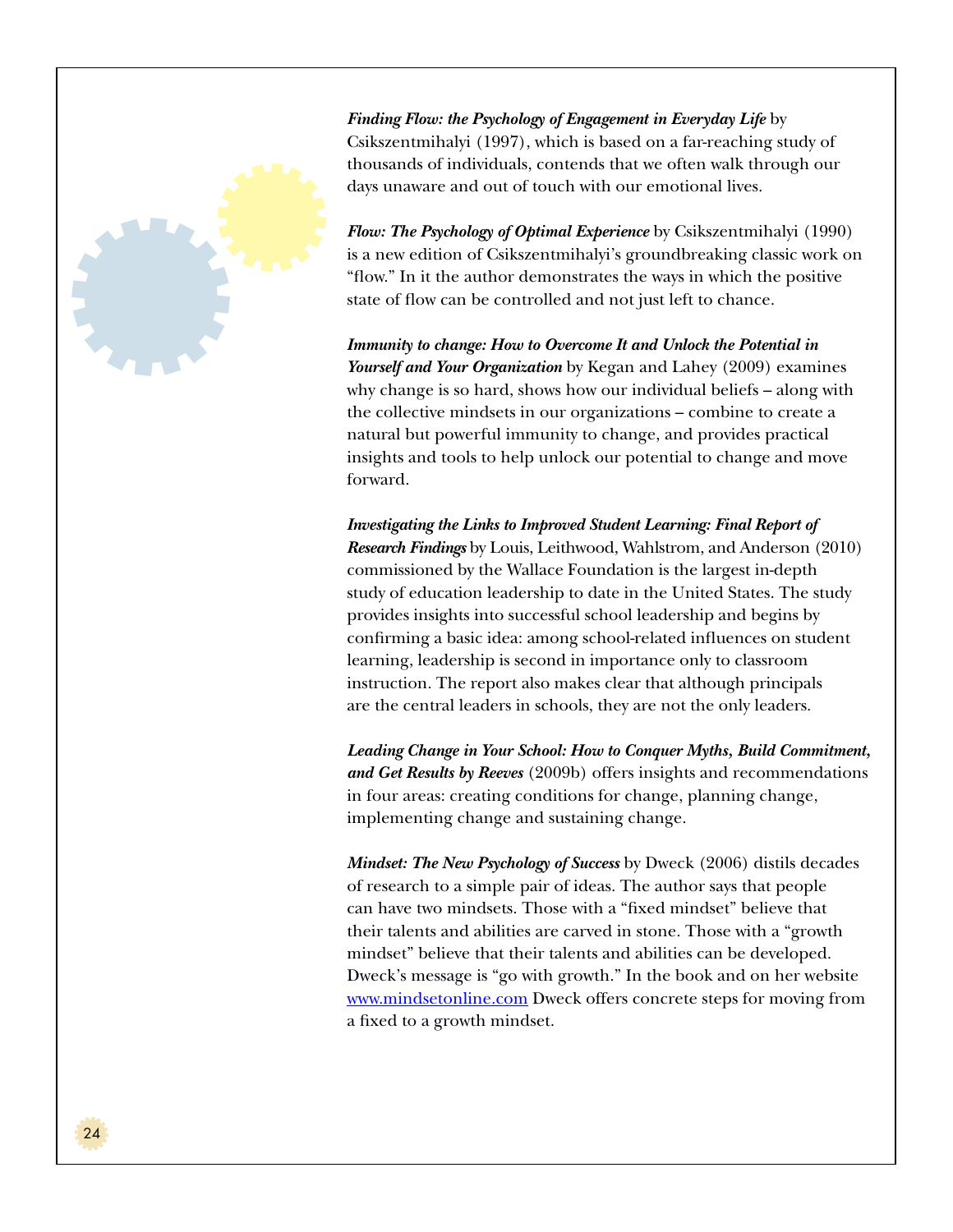*School Improvement for the Next Generation* by White and Smith (2010) addresses fundamental shifts in thinking and practice that can empower educators to move beyond the same processes for improvement they have tried for years. The authors guide readers in a step-by-step process that includes collaboration, accountability, planning, implementation, monitoring and evaluation and illustrates the importance of leadership to efficiently accomplish goals.

*School Leadership that Works: From Research to Results* by Marzano, Waters, and McNulty (2005) has as its central question, "To what extent does leadership play a role in whether a school is effective or ineffective?"; that is, "How much of a school's impact on student achievement is due to the leadership displayed in that school?".

*School Leadership and Student Outcomes: Identifying What Works and Why – Best Evidence Synthesis Iteration [BES]* by Robinson, Hohepa and Lloyd (2009) confirms that school leaders can indeed make a difference to student achievement and well-being. It identifies, explains, and illustrates some of the specific ways in which they can do this. Its findings about goal setting in particular can be used by readers in their own contexts to support and develop the qualities of leadership that will enhance student success.

*Strategy in Action: How School Systems Can Support Powerful Learning and Teaching* by Curtis and City (2009) describes how school systems can engage effectively in the complex, challenging, and crucial work of systematically improving the quality of classroom instruction and the learning and achievement of all students.

*Switch: How to Change Things When Change is Hard* by Heath and Heath (2010) sheds new light on how we can effect transformative change. Switch shows that successful change follows a pattern, a pattern that can be used to make the changes that matter.

*School Self-Assessment: The Road to School Effectiveness* is the product of a partnership between the Ontario Principals' Council and the National Association of Head Teachers (NAHT) in the United Kingdom (2008). This publication identifies excellent school leadership as the key to raising the standards of learner achievement. It outlines a process for implementing school self-assessment as a powerful tool that leaders can use for school improvement.

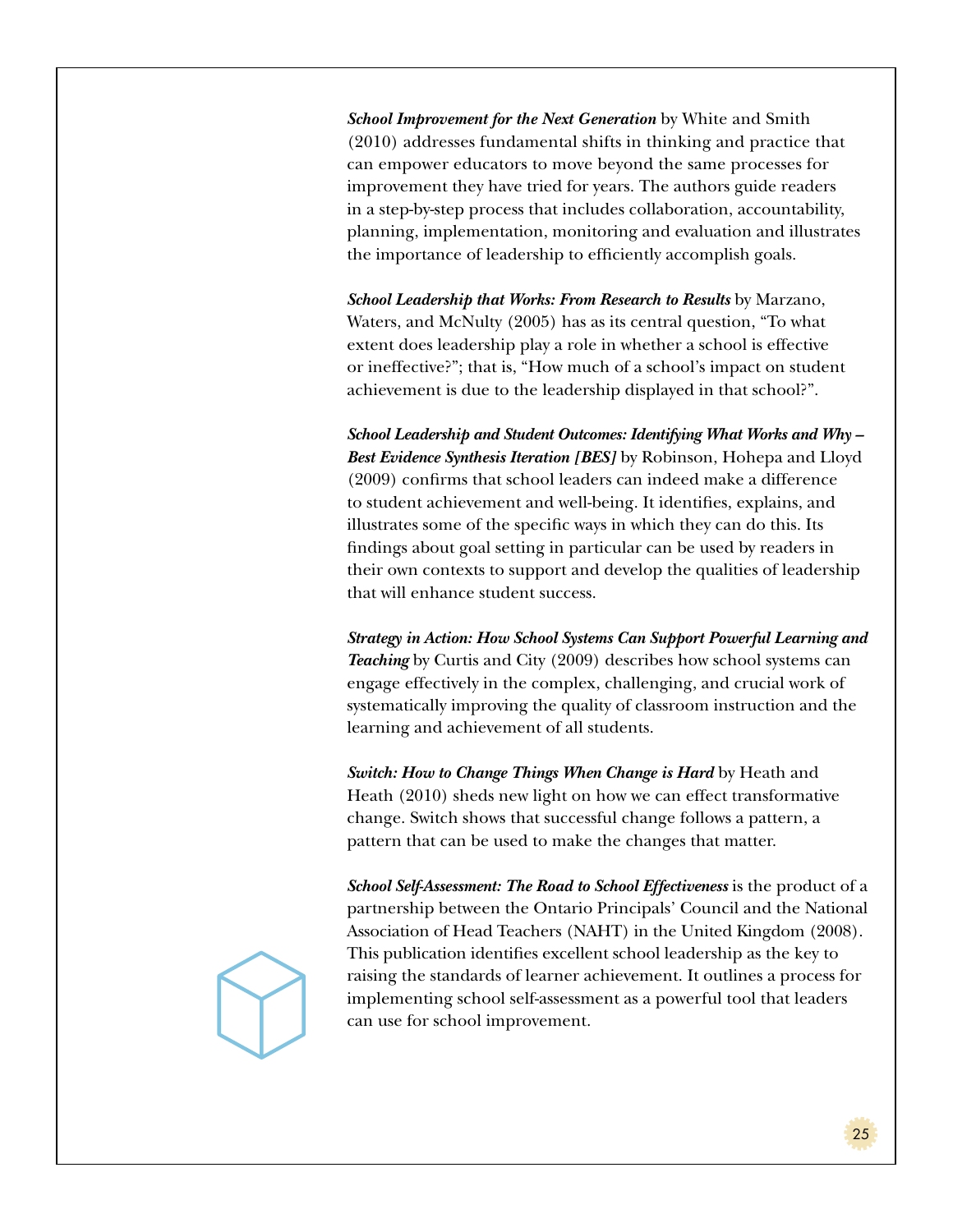

*The Moral Imperative Realized* by Michael Fullan (2011) takes the subject of moral leadership to the next level by showing how to put change into practice at the local and system levels. Fullan explains how the combined forces of shared leadership make the difference and outlines proven ways to create a culture of moral leadership, drive change with school leaders, achieve system wide progress and avoid educational blind alleys.

*The Path to Purpose: Helping Our Children Find Their Calling in Life* by Damon (2008) focuses on setting and achieving goals within a specific context. In conducting research with Howard Gardner and Mihaly Csikszentmihalyi on individuals who made positive contributions to society, Damon was struck by the fact that these individuals were almost universally guided by a strong sense of a larger purpose. In this book, Damon explores the questions of how young people find a sense of purpose, what happens when they don't and how schools can help.

*The Power of SMART Goals: Using Goals to Improve Student Learning*  by Conzemius and O'Neill (2006) presents several frameworks for adult and student goal setting. Since 1997, these authors have been teaching a model and process for setting the type of goals that the research tells us are most likely to generate successful results. "SMART" goals are: Strategic and Specific, Measurable, Attainable, Realistic, Timely, and Tangible. This book provides practical strategies for goal setting including dealing with barriers to goal setting and monitoring, approaches for "keeping goals alive" through supportive systems, policies, structures and skill-building.

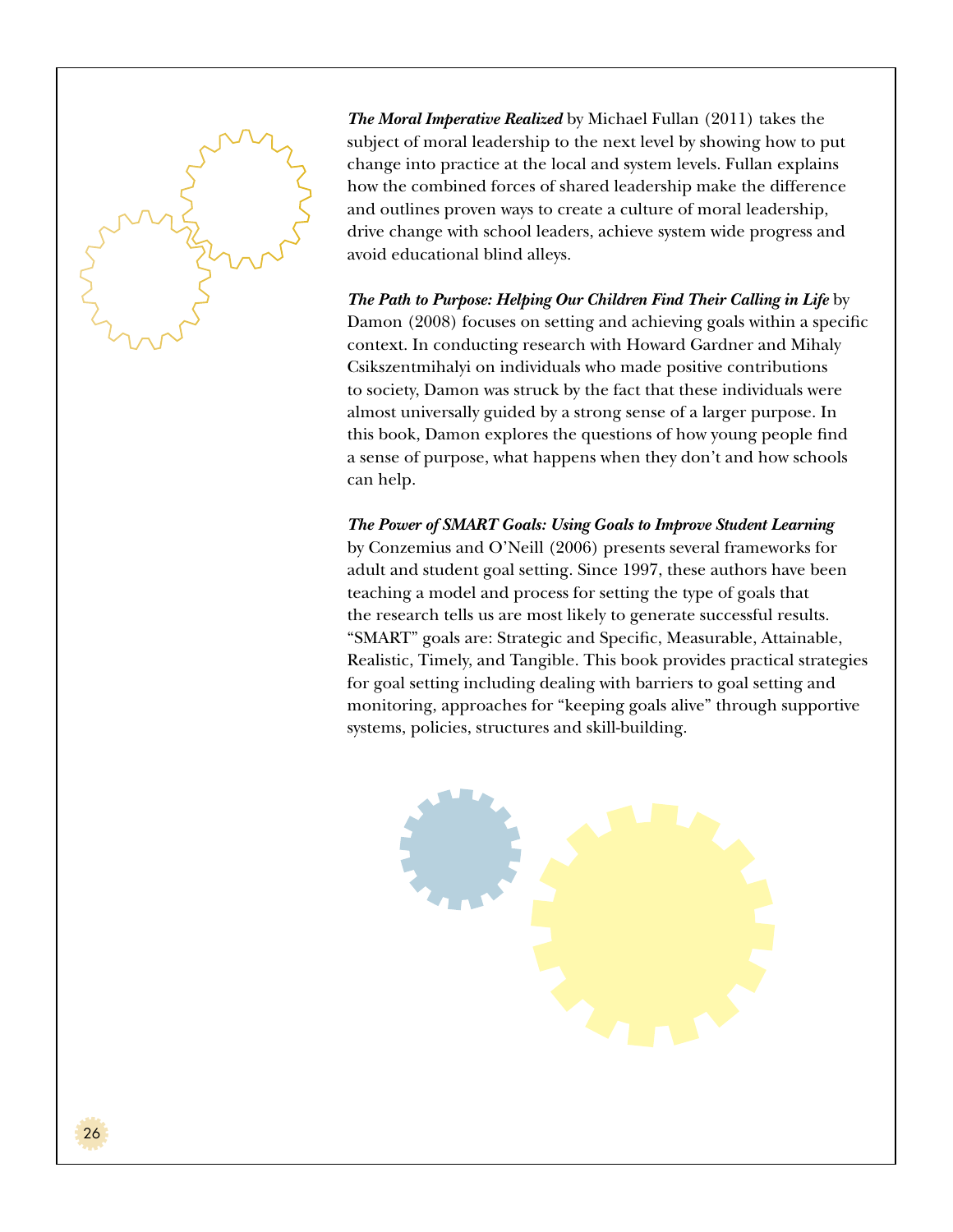### **WRITE TO US ABOUT** SETTING GOALS

We invite you to share your insights with us about this issue of *Ideas Into Action*.

- Tell us about your own experiences with setting goals.
- What has worked for you?
- What professional learning supports have you found to be effective in strengthening this capacity?

We look forward to your responses and to sharing excerpts in the next issue of *Ideas Into Action* which will focus on "the CLC using data."

## Write to us at ldb-ddl@ontario.ca

## Continuing the Dialogue: What You Told Us

*Ideas Into Action* is designed to support the capacity building being undertaken by the ministry, Ontario's provincial leadership associations, the Institute for Educational Leadership (IEL) and districts. It is intended to contribute to your ongoing professional learning and to provide you and your colleagues with a meaningful springboard for reflection and professional dialogue and for putting these ideas into action.

## **Promoting Collaborative Learning Cultures – Reader Insights and Perspectives**

In the last issue of *Ideas Into Action* which focused on the CLC "promoting collaborative learning cultures" we asked you to share your thoughts and insights. Here is a sampling of your comments:

## **From a School Effectiveness Lead:**

• As I reflect on "the difference that makes the difference" in supporting all learners I think one of the most powerful things we do as system leaders is be the "lead learner" within the school community...students, teachers, support staff, parents and families all need to see principals and vice-principals learning *with* them – along side – letting our vulnerabilities as learners and leaders be visible and allowing all the risks associated with new learning to shine through. In this way we continue to deepen our understanding and develop and give permission to those around us to take the risks and persist through failure.

### **From a Student Achievement Officer:**

• What builds and strengthens collaborative learning cultures is discourse about instruction and leadership in principal learning teams that have established trust and supportive relationships. Many of the ministry-developed resources stand out as having been very effective in promoting this kind of dialogue and discussion; for example, Literacy and Numeracy Secretariat webcasts such as "Student-Led Conferences" available at www.curriculum.org/secretariat/studentled/index.shtml, and the *In Conversation* discussion papers such as the interview with Steve Munby titled "The Authentic Leader," available at www.ontario.ca/eduleadership.

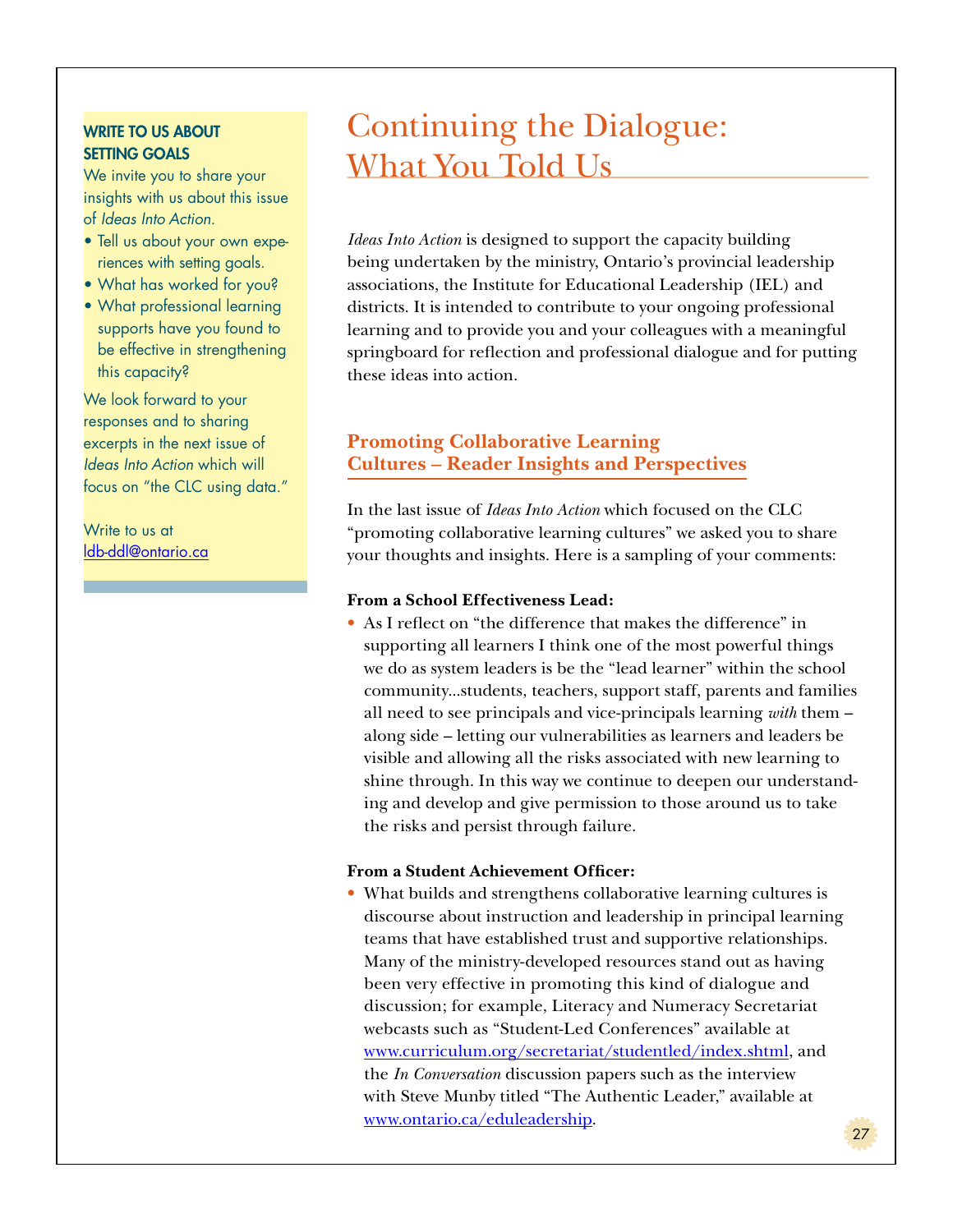#### **From a Teacher Leader:**

• The work of creating authentic collaborative learning cultures is a journey that sometimes feels like creating an oil painting. It takes time and sometimes certain groups go further in their development than others. Sometimes I have to walk away and let things dry and look at parts with fresh eyes before I try another strategy to move us further. My greatest learning over the last five years in the role of teacher leader has been with four small schools. We began networking before it became fashionable!

The schools were so small that we moved to four-school collaboration – deprivatizing practice was not a choice – it had to happen. With only one or two teachers at most per grade level teachers truly appreciated working together for student learning. I feel the work to develop these cultures is always unfinished. I find it truly exciting!

#### **Some insights of a teacher leader on successful strategies for promoting collaborative learning cultures:**

- Engage in *real* work that supports the students in our classrooms *right now* and most often using the *Teaching-Learning Critical Pathway (T-LCP)*
- Embed norms of collaboration through authentic practice by facilitating opportunities for teams to be together frequently over an extended period of time
- Have consultants, coordinators and principals model the skills of collaboration
- Find opportunities to reflect on ongoing work together and to provide feedback about learning
- Gradually release responsibility over time to others within group meetings to empower members of the learning community
- Provide space for future teacher leaders within the group to develop and grow
- Increase opportunities for teachers to feel a sense of ownership and efficacy in their ongoing work to improve student achievement
- Articulate that our work is about inquiry and investigation and that when things aren't working it's okay to say "Let's consider: the why and the '*so what*' leading to the '*now what*' as we tweak and revise in that constant pursuit of improving on our previous best"
- Identify two or three precise targets and goals that "do good" for kids and are not only aligned within the school but also reflect board and ministry priorities
- Communicate targets and goals to our various stakeholders so that they are also able eventually to articulate them to help ensure that our roadway is clear to all
- Be sensitive to the unique profiles of our learners adult and young in order to allow access to the talents and strengths that each brings to the table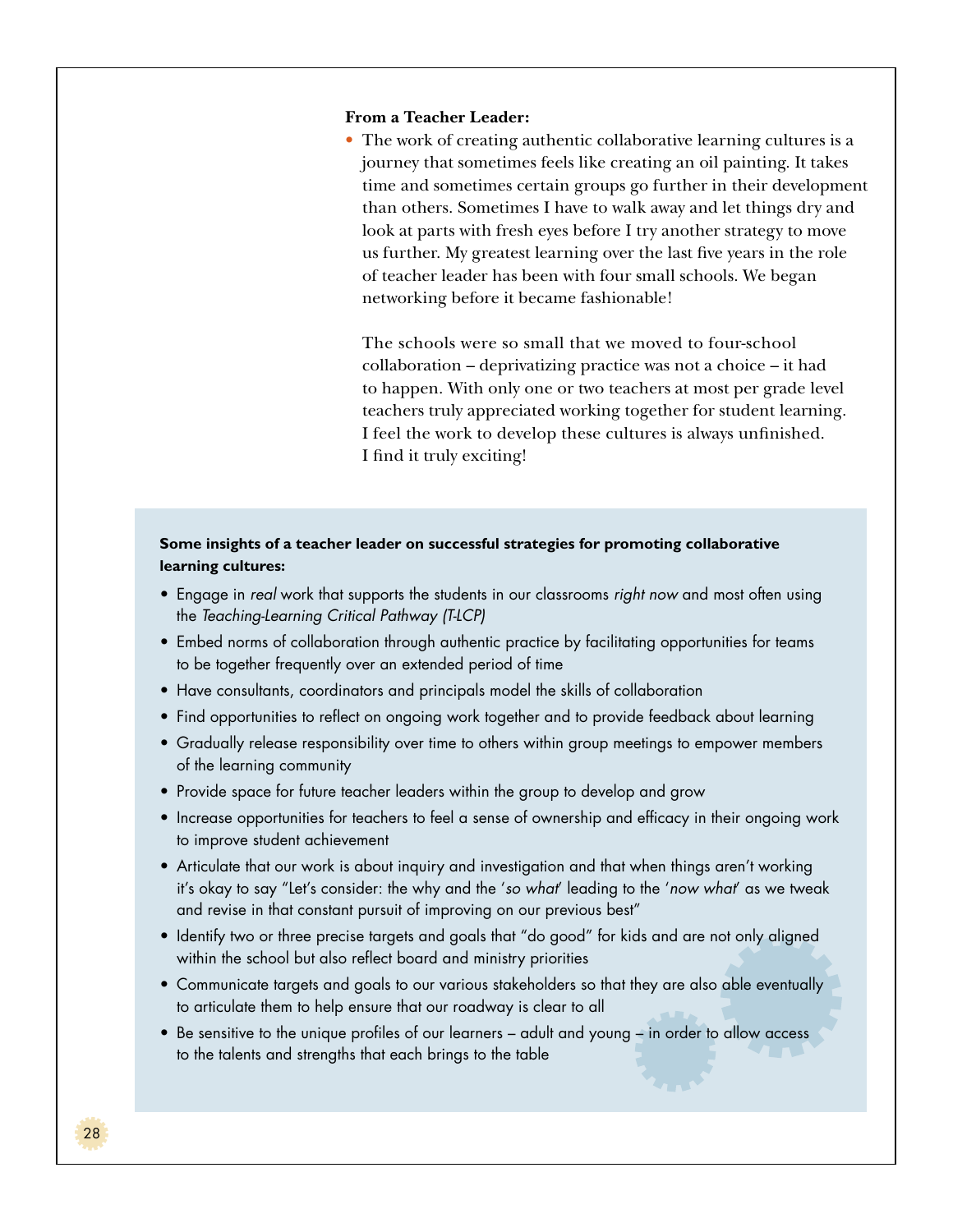## *Ideas Into Action #3 – Promoting Collaborative Learning Cultures: Putting the Promise into Practice* – Some reader comments:

- The points made are "right on." Identifying the importance of the relationship and trust is critical.
- The notion that our work lies in guiding the evolution of our learning communities so that collaborative inquiry becomes an intellectual habit is the next frontier.
- Facilitating the coming together of professionals for dialogue that is focussed on student improvement is central and moving from conversation to action is essential.
- *Ideas into Action* is an excellent compendium of cutting edge research transformed into practice with lots of additional resources to pursue further.

#### **From Mentor/Mentee Teams:**

- The seeds of a collaborative learning culture are present in every school. In some high schools, they can be widely scattered and narrow in their focus. Understanding and validating the work of each group – literacy, numeracy, Student Success, safe schools and the School Effectiveness Framework (SEF) Team or School Growth Team – is important. It is also important to provide direction and clearly articulate how the goals of each group align with the board pillars and ministry priorities and to refine the goals as needed.
- The SEF review process was a particularly effective support for strengthening and promoting a collaborative learning culture within the school. The Board SEF lead worked closely with our SEF team to make the process meaningful and effective in building a school-wide improvement focus.

### **From Principal Congress Participants:**

- I purposefully created a collaborative culture at the school working with the strengths of the staff. Most staff already believed that all students could be successful but did not think that they were capable of delivering what was needed given the demands of the curriculum. Creating a collaborative culture not only empowered teachers towards greater self-efficacy but also empowered students.
- Through fostering a trusting relationship with staff we were able not only to implement change but also to get staff excited about the "creative tension" and move instructional practice beyond the "norm." Many staff developed greater self-efficacy and their enthusiasm about how their students were achieving brought along other staff who were still hanging on to familiar practice.
- Every day I work with staff to develop a positive attitude. We have tried to become part of a "complaint-free world." We can identify and discuss situations that can be changed but if a situation cannot be changed, we do not complain. We know that we must change our attitude towards that situation.

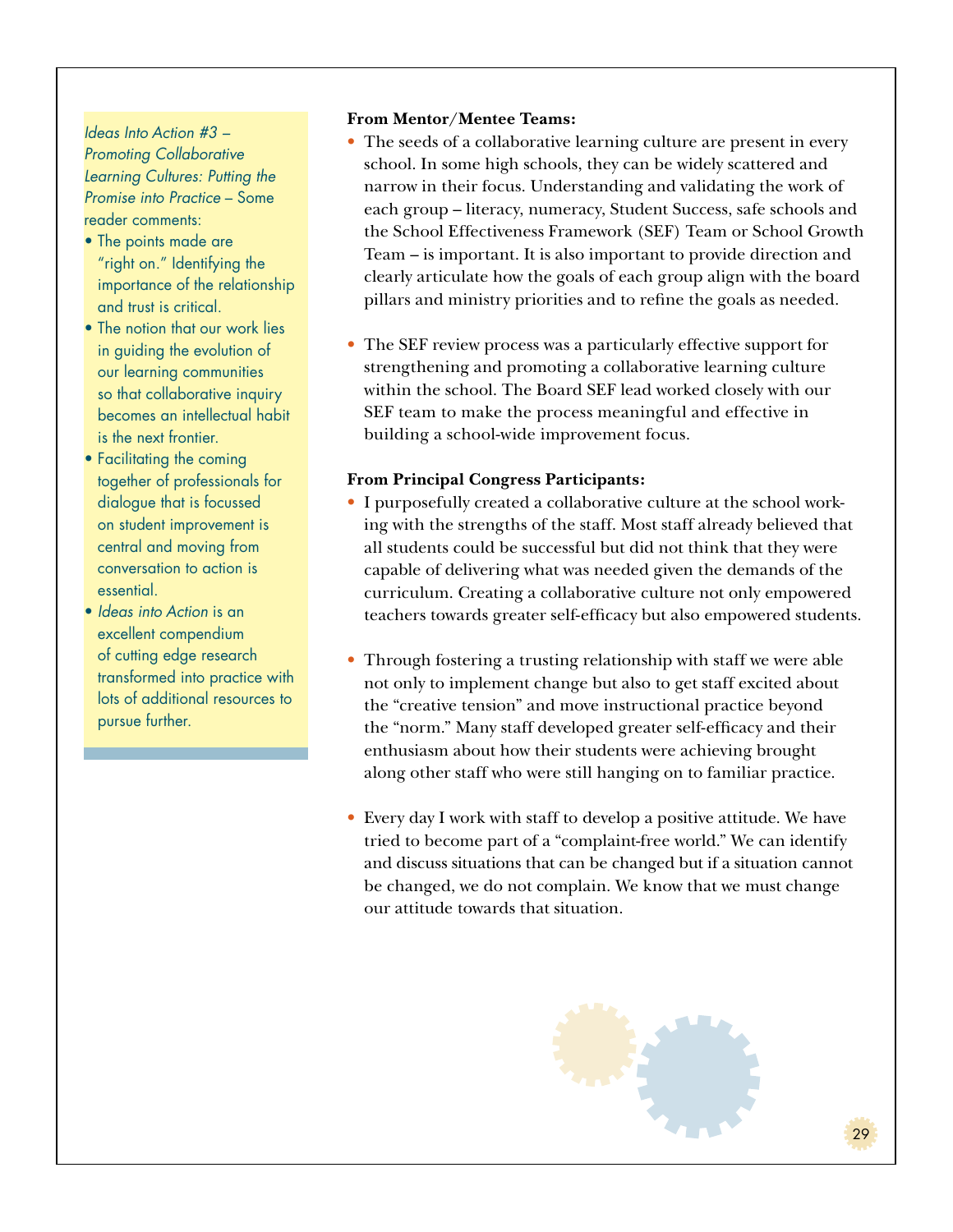• Listening to the needs of the staff and getting my own hands dirty in the process served as the key practice that affected change. Staff recognized that I did not have all the answers, was willing to say so and knew where to go to get the assistance that we needed. Inviting others to share in the growth that our staff had made was critical.

#### **The Institute for Education Leadership (IEL)**

Ontario's Institute for Education Leadership is a unique partnership committed to exploring leadingedge thinking on education leadership and applying that expertise to the development of high-quality resources and learning opportunities for school, board, and system leaders.

As part of its work on research into practice the IEL has adopted the Ontario Leadership Framework (OLF) and continues to support and promote it as a powerful vehicle for strengthening school and system leadership in the province.

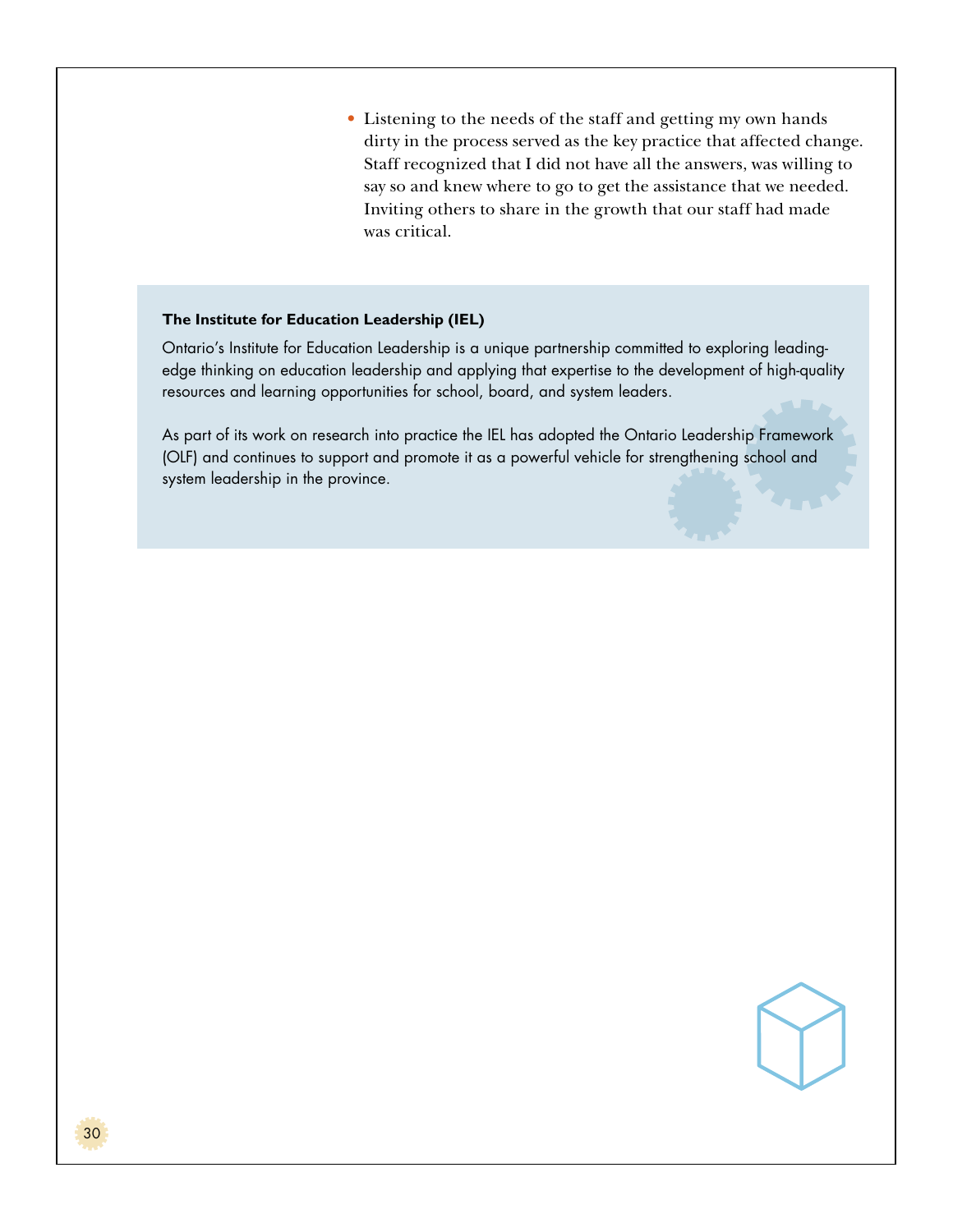## **REFERENCES**

Bandura, A. (1997). *Self-efficacy: The exercise of control*. New York: Freeman.

- Conzemius, A. & O'Neill, J. (2001). *Building shared responsibility for student learning*. Alexandria: Association for Supervision and Curriculum Development.
- Costa, A. & Garmston, R. (2002). *Cognitive coaching: A foundation for renaissance schools* (2nd ed). Norwood: Christopher-Gordon Publishers, Inc.
- Csikszentmihalyi, M. (1990). *Flow: The psychology of optimal experience*. New York: Basic Books.
- Csikszentmihalyi, M. (1997). *Finding flow: The psychology of engagement in everyday life*. New York: Harper Perennial Modern Classics.
- Curtis, R. & City, E. (2009). *Strategy in action: How school systems can support powerful learning and teaching*. Cambridge: Harvard Education Press.
- Damon, W. (2008). *The path to purpose: Helping our children find their calling in life*. New York: Free Press.
- Dweck, C. (2006). *Mindset: The new psychology of success*. New York: Random House.
- Fullan, M. (2010). *All systems go: The change imperative for whole system reform*. Thousand Oaks: Corwin.
- Fullan, M. (2011). *The moral imperative realized*. Thousand Oaks: Corwin.
- Haidt, J. (2006). *The happiness hypothesis: Putting ancient wisdom to the test of modern science*. London: William Heinemann.
- Heath, C. (2010). Making the emotional case for change: An interview with Chip Heath. *McKinsey Quarterly*. Retrieved November 1, 2010, from www.mckinseyquarterly.com.
- Heath, C. & Heath, D. (2010). *Switch: How to change things when change is hard*. New York: Broadway Books.
- Kegan, R. & Lahey, L. (2009). *Immunity to change: How to overcome it and unlock the potential in yourself and your organization*. Boston: Harvard Business Review.
- Latham, G. & Locke, E. (2006). Enhancing the benefits and overcoming the pitfalls of goal setting. *Organizational Dynamics, 35*(4), 332–340.
- Leithwood, K. (2006). *Teacher working conditions that matter: Evidence for change*. Toronto: Elementary Teachers' Federation of Ontario.
- Leithwood, K. & Jantzi, D. (2005). "Transformational Leadership," In B. Davies (Ed.), *The essentials of school leadership*. London: Sage Publications Company.
- Leithwood, K., Aitken, R. & Jantzi, D. (2006). *Making schools smarter: Leading with evidence.* (3rd ed). Thousand Oaks: Corwin Press.
- Leithwood, K., Day, C. Sammons, P., Harris, A. & Hopkins, D. (2006). *Seven strong claims about successful school leadership*. Nottingham: National College for Leadership of Schools and Children's Services.
- Leithwood, K. & Reihl, C. (2003). *What we know about successful school leadership*. Philadelphia: Laboratory for Student Success, Temple University.
- Leithwood, K. & Sun, P. (2009). Transformational school leadership effects on schools, teacher, and students. In W. Hoy & M. DiPaola (Eds.), *Studies in school improvement*. Charlotte: Information Age Publishing.
- Locke, E. & Latham, G. (2002). Building a practically useful theory of goal setting and task motivation: A 35-year Odyssey. *American Psychologist, 57*(9), 705–717.
- Louis, K. S., Leithwood, K., Wahlstrom, K. & Anderson, S. (2010). *Investigating the links to improved student learning: Final report of research findings*. Center for Applied Research and Educational Improvement/University of Minnesota and Ontario Institute for Studies in Education/University of Toronto. New York: The Wallace Foundation.